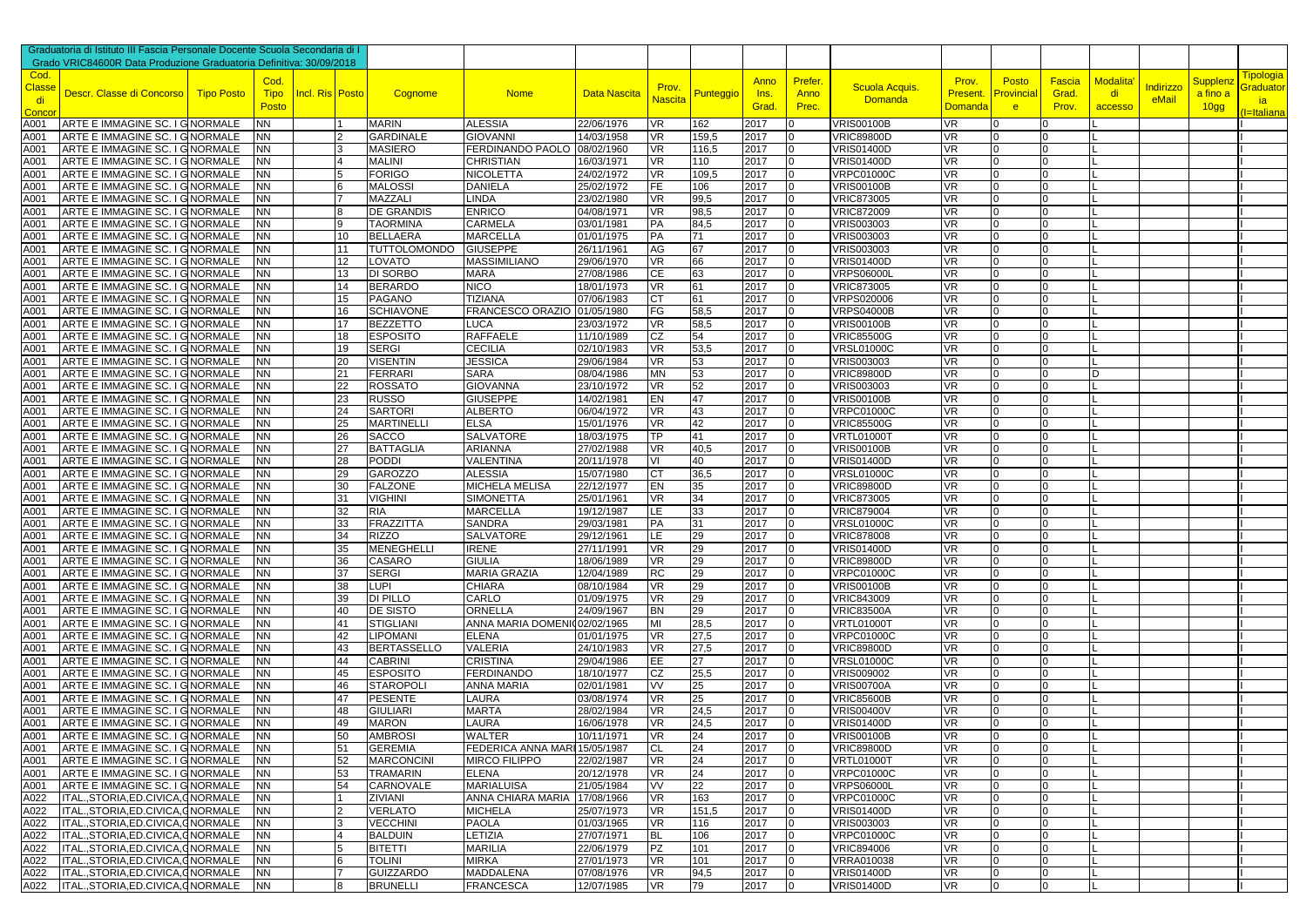| A022 | ITAL., STORIA, ED. CIVICA, CNORMALE                                    | <b>NN</b>              |                   | <b>PORTA</b>                        | <b>ERIKA</b>                   | 15/08/1985               | VR.             | 74                      | 2017<br>$\Omega$                                 | VRIS003003                      | <b>VR</b>       |          |   |  |
|------|------------------------------------------------------------------------|------------------------|-------------------|-------------------------------------|--------------------------------|--------------------------|-----------------|-------------------------|--------------------------------------------------|---------------------------------|-----------------|----------|---|--|
|      |                                                                        |                        |                   |                                     |                                |                          |                 |                         |                                                  |                                 |                 |          |   |  |
| A022 | ITAL., STORIA, ED. CIVICA, CNORMALE                                    | NN                     | 10 <sup>10</sup>  | <b>GRANDI</b>                       | <b>MARIA LUISA</b>             | 19/03/1980               | <b>VR</b>       | 74                      | 2017<br>$\Omega$                                 | <b>VRIC89800D</b>               | <b>VR</b>       |          |   |  |
| A022 | ITAL., STORIA, ED. CIVICA, CNORMALE                                    | ΝN                     | 11                | ANELLI                              | MADDALENA                      | 27/05/1985               | VR.             | 71                      | 2017<br><b>0</b>                                 | <b>VRIC857007</b>               | VR              | $\Omega$ |   |  |
| A022 | ITAL., STORIA, ED. CIVICA, CNORMALE                                    | ΝN                     | 12 <sup>2</sup>   | <b>TOFFALETTI</b>                   | <b>ANNAPAOLA</b>               | 21/11/1989               | <b>VR</b>       | 66                      | 2017<br>١O                                       | VRIS003003                      | VR              |          |   |  |
| A022 | ITAL., STORIA, ED. CIVICA, CNORMALE                                    | NN.                    | 13                | COLLATO                             | <b>FRANCESCA</b>               | 10/12/1988               | <b>VR</b>       | 64,5                    | 2017<br>$\Omega$                                 | <b>VRPC01000C</b>               | <b>VR</b>       |          |   |  |
|      |                                                                        |                        |                   |                                     |                                |                          |                 |                         |                                                  |                                 |                 |          |   |  |
| A022 | ITAL., STORIA, ED. CIVICA, CNORMALE                                    | ΝN                     | 14                | <b>PETROSINO</b>                    | RAFFAELLA                      | 28/03/1989               | VR              | 61                      | 2017<br><b>0</b>                                 | <b>VRVE01000P</b>               | VR              | $\Omega$ |   |  |
| A022 | ITALSTORIA.ED.CIVICA.GNORMALE                                          | NN                     | 15                | <b>BONADIMAN</b>                    | <b>MARTA MARIA</b>             | 25/02/1988               | <b>VR</b>       | 58,5                    | 2017                                             | <b>VRIS01400D</b>               | VR              |          |   |  |
| A022 | ITAL., STORIA, ED. CIVICA, CNORMALE                                    | NN                     | 16                | <b>SECCHIERO</b>                    | <b>CRISTINA</b>                | 04/12/1959               | <b>RO</b>       | 57                      | 2017<br>$\Omega$                                 | <b>VRIC85500G</b>               | <b>VR</b>       |          |   |  |
| A022 | ITAL., STORIA, ED. CIVICA, CNORMALE                                    | ΝN                     | 17                | <b>FERRARINI</b>                    | <b>ALESSIO</b>                 | 28/08/1974               | <b>MN</b>       | 57                      | 2017<br><b>0</b>                                 | <b>VRIC857007</b>               | VR              | $\Omega$ |   |  |
|      |                                                                        |                        |                   |                                     |                                |                          |                 |                         |                                                  |                                 |                 |          |   |  |
| A022 | ITAL., STORIA, ED. CIVICA, CNORMALE                                    | NN                     | 18                | <b>TONDINI</b>                      | <b>GIOVANNA</b>                | 20/12/1981               | <b>VR</b>       | 54,5                    | 2017<br>$\Omega$                                 | VRIS003003                      | VR              |          |   |  |
| A022 | ITAL., STORIA, ED. CIVICA, CNORMALE                                    | ΝN                     | 19                | <b>FAZION</b>                       | <b>FRANCESCA</b>               | 20/05/1991               | <b>VR</b>       | 46,5                    | 2017<br>$\Omega$                                 | <b>VRPC01000C</b>               | <b>VR</b>       |          |   |  |
| A022 | ITAL., STORIA, ED. CIVICA, CNORMALE                                    | NN                     | 20                | <b>BAZZANI</b>                      | <b>GIULIA</b>                  | 02/05/1986               | <b>VR</b>       | 46                      | 2017<br>$\Omega$                                 | <b>VRIC872009</b>               | <b>VR</b>       |          |   |  |
|      |                                                                        |                        |                   |                                     |                                |                          |                 |                         |                                                  |                                 |                 |          |   |  |
| A022 | ITAL., STORIA, ED. CIVICA, GNORMALE                                    | NN                     | 21                | <b>MARON</b>                        | <b>FEDERICA</b>                | 09/01/1977               | <b>VR</b>       | 42,5                    | 2017<br>١O                                       | <b>VRIC89800D</b>               | VR              |          |   |  |
| A022 | ITAL., STORIA, ED. CIVICA, GNORMALE                                    | ΝN                     | 22                | <b>BELLINI</b>                      | <b>ELISABETTA</b>              | 07/02/1984               | <b>RO</b>       | 41,5                    | 2017                                             | <b>VRIS01400D</b>               | <b>VR</b>       |          |   |  |
| A022 | ITAL., STORIA, ED. CIVICA, CNORMALE                                    | ΝN                     | 23                | <b>MINIERO</b>                      | <b>CHIARA</b>                  | 24/01/1990               | <b>NA</b>       | 40                      | 2017<br>$\Omega$                                 | VRIS011002                      | <b>VR</b>       |          |   |  |
| A022 | ITAL., STORIA, ED. CIVICA, CNORMALE                                    | NN                     | 24                | <b>GALOPPO</b>                      | <b>NUNZIA</b>                  | 07/01/1991               | <b>NA</b>       | 38,5                    | 2017<br><b>0</b>                                 | VRIS003003                      | VR              | $\Omega$ |   |  |
|      |                                                                        |                        |                   |                                     |                                |                          |                 |                         |                                                  |                                 |                 |          |   |  |
| A022 | ITAL., STORIA, ED. CIVICA, CNORMALE                                    | ΝN                     | 25                | <b>MARCOLONGO</b>                   | <b>ALESSANDRO</b>              | 27/11/1990               | MN              | 36                      | 2017                                             | <b>VRIS00100B</b>               | VR              |          |   |  |
| A022 | ITALSTORIA.ED.CIVICA.GNORMALE                                          | NN                     | 26                | <b>DAL MOLIN</b>                    | <b>SOFIA</b>                   | 10/08/1991               | <b>VR</b>       | 35,5                    | 2017                                             | <b>VRIS00100B</b>               | <b>VR</b>       |          |   |  |
| A022 | ITAL., STORIA, ED. CIVICA, GNORMALE                                    | NN                     | 27                | <b>MERLIN</b>                       | <b>DILETTA</b>                 | 05/02/1992               | <b>VR</b>       | 35                      | 2017<br>$\overline{0}$                           | <b>VRPC01000C</b>               | VR              | $\Omega$ |   |  |
| A022 | ITAL., STORIA, ED. CIVICA, CNORMALE                                    | ΝN                     | 28                | <b>TENNERIELLO</b>                  | <b>ASSUNTA</b>                 | 14/11/1989               | CE              | 35                      | 2017<br>$\Omega$                                 | <b>VRTF03000V</b>               | VR              |          |   |  |
|      |                                                                        |                        |                   |                                     |                                |                          |                 |                         |                                                  |                                 |                 |          |   |  |
| A022 | ITAL., STORIA, ED. CIVICA, CNORMALE                                    | NN                     | 29                | <b>ORLANDO</b>                      | <b>IVANA</b>                   | 23/11/1988               | PA              | 35                      | 2017<br>$\Omega$                                 | <b>VRTD10000N</b>               | <b>VR</b>       |          |   |  |
| A022 | ITAL., STORIA, ED. CIVICA, GNORMALE                                    | ΝN                     | 30                | <b>MENEGHELLI</b>                   | <b>ENRICO</b>                  | 29/03/1988               | VI              | 35                      | 2017<br>$\overline{0}$                           | <b>VRIS01400D</b>               | VR              | <b>O</b> |   |  |
| A022 | ITAL., STORIA, ED. CIVICA, CNORMALE                                    | ΝN                     | 31                | LOCONSOLE                           | <b>FRANCESCA</b>               | 15/06/1990               | <b>BA</b>       | 34,5                    | 2017<br>$\Omega$                                 | <b>VRVE01000P</b>               | VR              |          |   |  |
| A022 | ITAL., STORIA, ED. CIVICA, CNORMALE                                    | ΝN                     | 32                | <b>MANFRE'</b>                      | <b>NOEMI</b>                   | 11/06/1992               | <b>VR</b>       | 33                      | 2017<br>0                                        | <b>VRPC01000C</b>               | <b>VR</b>       |          |   |  |
|      |                                                                        |                        |                   |                                     |                                |                          |                 |                         |                                                  |                                 |                 |          |   |  |
| A022 | ITAL., STORIA, ED. CIVICA, CNORMALE                                    | NN                     | 33                | <b>BISCHETTI</b>                    | <b>LUCA</b>                    | 21/12/1989               | <b>VR</b>       | 33                      | 2017<br>$\Omega$                                 | VRRH010009                      | <b>VR</b>       | $\Omega$ |   |  |
| A022 | ITAL., STORIA, ED. CIVICA, CNORMALE                                    | ΝN                     | 34                | <b>COSTANTINI</b>                   | <b>GLORIA</b>                  | 06/06/1988               | PD              | 32,5                    | 2017<br>$\Omega$                                 | VRRA010038                      | VR              |          |   |  |
| A022 | ITAL., STORIA, ED. CIVICA, CNORMALE                                    | NN.                    | 35                | <b>GIAROLA</b>                      | CARLOTTA                       | 14/05/1991               | <b>VR</b>       | 32,5                    | 2017                                             | <b>VRPC01000C</b>               | <b>VR</b>       |          |   |  |
|      |                                                                        |                        |                   |                                     |                                | 30/11/1989               |                 |                         | $\Omega$                                         |                                 |                 | $\Omega$ |   |  |
| A022 | ITAL., STORIA, ED. CIVICA, CNORMALE                                    | NN                     | 36                | <b>CAMPUS</b>                       | AMELIA                         |                          | <b>VR</b>       | 32                      | 2017                                             | <b>VRPC01000C</b>               | <b>VR</b>       |          |   |  |
| A022 | ITALSTORIA.ED.CIVICA.GNORMALE                                          | NN                     | 37                | <b>MURARI</b>                       | <b>JENNY</b>                   | 30/09/1980               | <b>VR</b>       | 29                      | 2017                                             | <b>VRIS00100B</b>               | VR              |          |   |  |
| A028 | MATEMATICA E SCIENZE NORMALE                                           | ΝN                     |                   | SORDO                               | <b>DONATELLA</b>               | 15/08/1971               | <b>VR</b>       | 150                     | 2017                                             | <b>VRPC01000C</b>               | VR.             |          |   |  |
| A028 | MATEMATICA E SCIENZE NORMALE                                           | ΝN                     |                   | <b>BARBIERI</b>                     | LUIGI                          | 20/08/1966               | <b>VR</b>       | 134,5                   | 2017<br><b>0</b>                                 | <b>VRIC872009</b>               | VR              | $\Omega$ |   |  |
|      |                                                                        |                        |                   |                                     |                                |                          |                 |                         |                                                  |                                 |                 |          |   |  |
| A028 | <b>MATEMATICA E SCIENZE NORMALE</b>                                    | <b>NN</b>              | 3                 | <b>RONCARI</b>                      | <b>MICHELE</b>                 | 10/12/1969               | <b>VR</b>       | 126,5                   | 2017<br>$\Omega$                                 | <b>VRIC84200D</b>               | VR              |          | Q |  |
| A028 | MATEMATICA E SCIENZE NORMALE                                           | ΝN                     |                   | <b>GIUFFRIDA</b>                    | VIVIANA ELENA MARI             | 03/06/1971               | СT              | 113,5                   | 2017<br>$\Omega$                                 | <b>VRIS008006</b>               | VR              |          | Q |  |
| A028 | MATEMATICA E SCIENZE NORMALE                                           | NN                     |                   | <b>GATTO</b>                        | LUANA                          | 16/12/1973               | <b>VR</b>       | 103                     | 2017<br>$\Omega$                                 | <b>VRIS00100B</b>               | <b>VR</b>       |          |   |  |
| A028 | MATEMATICA E SCIENZE NORMALE                                           | <b>NN</b>              |                   | <b>FRANCIOSI</b>                    | <b>BENEDETTA</b>               | 14/10/1985               | <b>MN</b>       | 85,5                    | 2017<br>$\Omega$                                 | <b>VRIC89700N</b>               | VR              |          |   |  |
|      |                                                                        |                        |                   |                                     |                                |                          |                 |                         |                                                  |                                 |                 |          |   |  |
| A028 | MATEMATICA E SCIENZE NORMALE                                           | ΝN                     |                   | <b>CENTAMORE</b>                    | DAVIDE ANTONIO                 | 17/01/1974               | IСТ             | 82,5                    | 2017                                             | <b>VRIC89800D</b>               | VR              |          |   |  |
| A028 | MATEMATICA E SCIENZE NORMALE                                           | NN                     |                   | <b>CICERO</b>                       | <b>MATTEO</b>                  | 15/10/1976               | <b>VR</b>       | 81,5                    | 2017<br>$\Omega$                                 | <b>VRIS00100B</b>               | <b>VR</b>       | $\Omega$ |   |  |
| A028 | <b>MATEMATICA E SCIENZE NORMALE</b>                                    | NN                     | 9                 | <b>PIPITONE</b>                     | <b>GIUSEPPE</b>                | 28/07/1980               | PA              | 80                      | 2017<br>$\Omega$                                 | <b>VRIC89800D</b>               | <b>VR</b>       | $\Omega$ |   |  |
| A028 |                                                                        |                        | 10                | <b>DELL'ACQUA</b>                   | <b>DARIA</b>                   | 20/10/1978               |                 | 78                      | 2017<br>n                                        |                                 | VR              |          |   |  |
|      | MATEMATICA E SCIENZE NORMALE                                           | ΝN                     |                   |                                     |                                |                          | VR              |                         |                                                  | <b>VRIC85500G</b>               |                 |          |   |  |
| A028 | MATEMATICA E SCIENZE NORMALE                                           | NN                     | 11                | <b>CONTRO</b>                       | <b>FEDERICA</b>                | 25/08/1984               | <b>VR</b>       | 77                      | 2017<br>$\Omega$                                 | <b>VRIC89300A</b>               | <b>VR</b>       |          |   |  |
| A028 | MATEMATICA E SCIENZE NORMALE                                           | ΝN                     | $12 \overline{ }$ | <b>PASETTO</b>                      | <b>MATTEO</b>                  | 04/07/1976               | <b>VR</b>       | 75                      | 2017<br><b>O</b>                                 | VRIC8AD009                      | VR              | $\Omega$ |   |  |
| A028 | MATEMATICA E SCIENZE NORMALE                                           | ΝN                     | 13                | <b>FRATELLO</b>                     | <b>FRANCESCO</b>               | 03/11/1978               | TP              | 68                      | 2017<br>$\Omega$                                 | <b>VRIS01400D</b>               | VR              | n        |   |  |
| A028 | MATEMATICA E SCIENZE NORMALE                                           | NN                     | 14                | <b>GIANNINI</b>                     | ANNALISA                       | 13/03/1981               | <b>RN</b>       | 64,5                    | 2017<br>$\Omega$                                 | VRIS003003                      | <b>VR</b>       |          |   |  |
|      |                                                                        |                        |                   |                                     |                                |                          |                 |                         |                                                  |                                 |                 |          |   |  |
| A028 | MATEMATICA E SCIENZE NORMALE                                           | ΝN                     | 15                | <b>DALLARA</b>                      | <b>IRENE</b>                   | 26/11/1988               | <b>VR</b>       | 61,5                    | 2017<br>$\overline{0}$                           | VRIS003003                      | VR.             | <b>0</b> |   |  |
| A028 | MATEMATICA E SCIENZE NORMALE                                           | ΝN                     | 16                | <b>GATTO</b>                        | <b>ALBERTO</b>                 | 07/09/1987               | <b>VR</b>       | 54,5                    | 2017<br>l <sub>0</sub>                           | <b>VRIS01400D</b>               | VR              |          |   |  |
| A028 | MATEMATICA E SCIENZE NORMALE                                           | NN                     | 17                | <b>GESA</b>                         | VALENTINA                      | 25/06/1986               | <b>RM</b>       | 49                      | 2017<br>$\Omega$                                 | <b>VRIS01400D</b>               | <b>VR</b>       |          |   |  |
|      |                                                                        |                        |                   |                                     |                                |                          |                 |                         |                                                  |                                 |                 | $\Omega$ |   |  |
| A028 | MATEMATICA E SCIENZE NORMALE                                           | ΝN                     | 18                | <b>MORATELLO</b>                    | ANNALISA                       | 04/02/1981               | <b>VR</b>       | 47,5                    | 2017<br>$\Omega$                                 | <b>VRIS00100B</b>               | VR              |          |   |  |
| A028 | MATEMATICA E SCIENZE NORMALE                                           | ΝN                     | 19                | DI DOMENICO                         | <b>DEBORA</b>                  | 11/07/1984               | TE              | 45                      | 2017<br>$\Omega$                                 | <b>VRPC01000C</b>               | VR              |          |   |  |
| A028 | <b>MATEMATICA E SCIENZE NORMALE</b>                                    | NN.                    | 20                | <b>FAGGION</b>                      | <b>BENIAMINO</b>               | 20/11/1978               | <b>VR</b>       | 45                      | 2017<br>$\Omega$                                 | <b>VRPC01000C</b>               | <b>VR</b>       |          |   |  |
| A028 | MATEMATICA E SCIENZE NORMALE                                           | <b>NN</b>              | 21                | <b>SCOTTON</b>                      | <b>CHIARA</b>                  | 27/10/1983               | <b>VR</b>       | 45                      | 2017<br>$\Omega$                                 | <b>VRPC01000C</b>               | VR              | $\Omega$ |   |  |
|      |                                                                        |                        |                   |                                     |                                |                          |                 |                         |                                                  |                                 |                 |          |   |  |
| A028 | <b>MATEMATICA E SCIENZE NORMALE</b>                                    | NN                     | 22                | <b>CARUGI</b>                       | ANNA                           | 19/07/1985               | <b>VR</b>       | 44                      | 2017<br>n                                        | <b>VRIC89800D</b>               | <b>VR</b>       |          |   |  |
| A028 | MATEMATICA E SCIENZE NORMALE                                           | NN                     | 23                | <b>RODEGHERO</b>                    | <b>ELISA</b>                   | 12/02/1983               | <b>VR</b>       | 44                      | 2017<br>$\Omega$                                 | <b>VRPC01000C</b>               | <b>VR</b>       |          |   |  |
| A028 | MATEMATICA E SCIENZE NORMALE                                           | ΝN                     | 24                | <b>PISANO</b>                       | <b>LUCA</b>                    | 06/10/1983               | CZ              | 42                      | 2017<br>$\Omega$                                 | <b>VRIC865006</b>               | <b>VR</b>       |          |   |  |
| A028 | MATEMATICA E SCIENZE NORMALE                                           | <b>NN</b>              | 25                | <b>MARCONCINI</b>                   | <b>CRISTIANO</b>               | 09/01/1973               | <b>VR</b>       | 41,5                    | 2017<br>١O                                       | <b>VRIS00100B</b>               | VR              | O        |   |  |
|      |                                                                        |                        |                   |                                     |                                |                          |                 |                         |                                                  |                                 |                 |          |   |  |
| A028 | MATEMATICA E SCIENZE NORMALE                                           | <b>NN</b>              | 26                | <b>MONTANARI</b>                    | <b>ELEONORA</b>                | 08/10/1990               | <b>VR</b>       | 41                      | $\overline{0}$<br>2017                           | VRIS011002                      | VR.             |          |   |  |
|      | A028 MATEMATICA E SCIENZE NORMALE                                      | <b>NN</b>              | 27                | ZAMPARO                             | <b>ILARIA</b>                  | 06/10/1975               | PN              | 41                      | 2017<br>In.                                      | <b>VRIC85400Q</b>               | <b>VR</b>       |          |   |  |
|      | A028 MATEMATICA E SCIENZE NORMALE NN                                   |                        | 28                | <b>SCARLATA</b>                     | <b>GIUSEPPE</b>                | 19/03/1982               | EN              | 40,5                    | 2017<br>$\overline{0}$                           | <b>VRIS00100B</b>               | VR.             | <b>O</b> |   |  |
|      | A028 MATEMATICA E SCIENZE NORMALE                                      | <b>NN</b>              | 29                | DONEGA'                             | VALENTINA                      | 19/06/1985               | <b>RO</b>       | 39                      | 2017<br>$\Omega$                                 | <b>VRIS00100B</b>               | <b>VR</b>       |          |   |  |
|      |                                                                        |                        |                   |                                     |                                |                          |                 |                         |                                                  |                                 |                 |          |   |  |
|      | A028 MATEMATICA E SCIENZE NORMALE                                      | <b>NN</b>              | 30                | <b>MERCURI</b>                      | ANGELA                         | 28/05/1983               | KR              | 39                      | 2017<br>0                                        | <b>VRIC89800D</b>               | <b>VR</b>       | $\Omega$ |   |  |
|      | A028 MATEMATICA E SCIENZE NORMALE                                      | <b>NN</b>              | 31                | ZANETTI                             | <b>ENRICO</b>                  | 08/11/1979               | <b>VR</b>       | 38                      | 2017<br>$\overline{0}$                           | <b>VRIS00100B</b>               | <b>VR</b>       | <b>0</b> |   |  |
|      | A028 MATEMATICA E SCIENZE NORMALE                                      | <b>NN</b>              | 32                | <b>SCOTTON</b>                      | MARTA                          | 09/04/1989               | <b>VR</b>       | 38                      | 2017<br>$\Omega$                                 | <b>VRIC89800D</b>               | <b>VR</b>       |          |   |  |
|      | A028 MATEMATICA E SCIENZE NORMALE                                      | <b>NN</b>              | 33                |                                     | <b>ELENA</b>                   | 08/06/1987               | <b>VR</b>       | 37,5                    | 2017<br>$\Omega$                                 | VRIS003003                      | <b>VR</b>       |          |   |  |
|      |                                                                        |                        |                   | SOSO                                |                                |                          |                 |                         |                                                  |                                 |                 |          |   |  |
|      | A028 MATEMATICA E SCIENZE NORMALE                                      | <b>NN</b>              | 34                | <b>FEMMINO</b>                      | <b>DORIANA</b>                 | 19/01/1989               | ME              | 37,5                    | 2017<br>$\overline{0}$                           | <b>VRPS04000B</b>               | VR              | <b>O</b> |   |  |
|      | A028 MATEMATICA E SCIENZE NORMALE                                      | <b>NN</b>              | 35                | <b>BIGATTO</b>                      | <b>VIOLA</b>                   | 19/01/1984               | AL              | 37,5                    | 2017<br>$\Omega$                                 | <b>VRIS01400D</b>               | <b>VR</b>       |          |   |  |
|      | A028 MATEMATICA E SCIENZE NORMALE                                      | <b>NN</b>              | 36                | <b>SAMMARTINO</b>                   | <b>OTTAVIA MARISA</b>          | 29/07/1980               | <b>ICL</b>      | 34                      | 2017<br>0                                        | VRRA010038                      | <b>VR</b>       |          |   |  |
|      | A028 MATEMATICA E SCIENZE NORMALE                                      | <b>NN</b>              | 37                | <b>BONAFINI</b>                     | PAOLA ROSANNA                  | 09/03/1973               | <b>VR</b>       |                         | 0                                                | <b>VRIS00100B</b>               | VR              | <b>O</b> |   |  |
|      |                                                                        |                        |                   |                                     |                                |                          |                 | 33,5                    | 2017                                             |                                 |                 |          |   |  |
|      |                                                                        |                        |                   |                                     |                                |                          |                 |                         |                                                  |                                 |                 |          |   |  |
|      | A028 MATEMATICA E SCIENZE NORMALE<br>A028 MATEMATICA E SCIENZE NORMALE | <b>NN</b><br><b>NN</b> | 38<br>39          | <b>BERARDO</b><br><b>SCARMAGNAN</b> | <b>ALBERTO</b><br><b>ELISA</b> | 15/11/1987<br>12/09/1981 | <b>VR</b><br>VR | 33,5<br>33 <sup>°</sup> | $\overline{0}$<br>2017<br>2017<br>$\overline{0}$ | VRRA010038<br><b>VRPC01000C</b> | VR<br><b>VR</b> |          |   |  |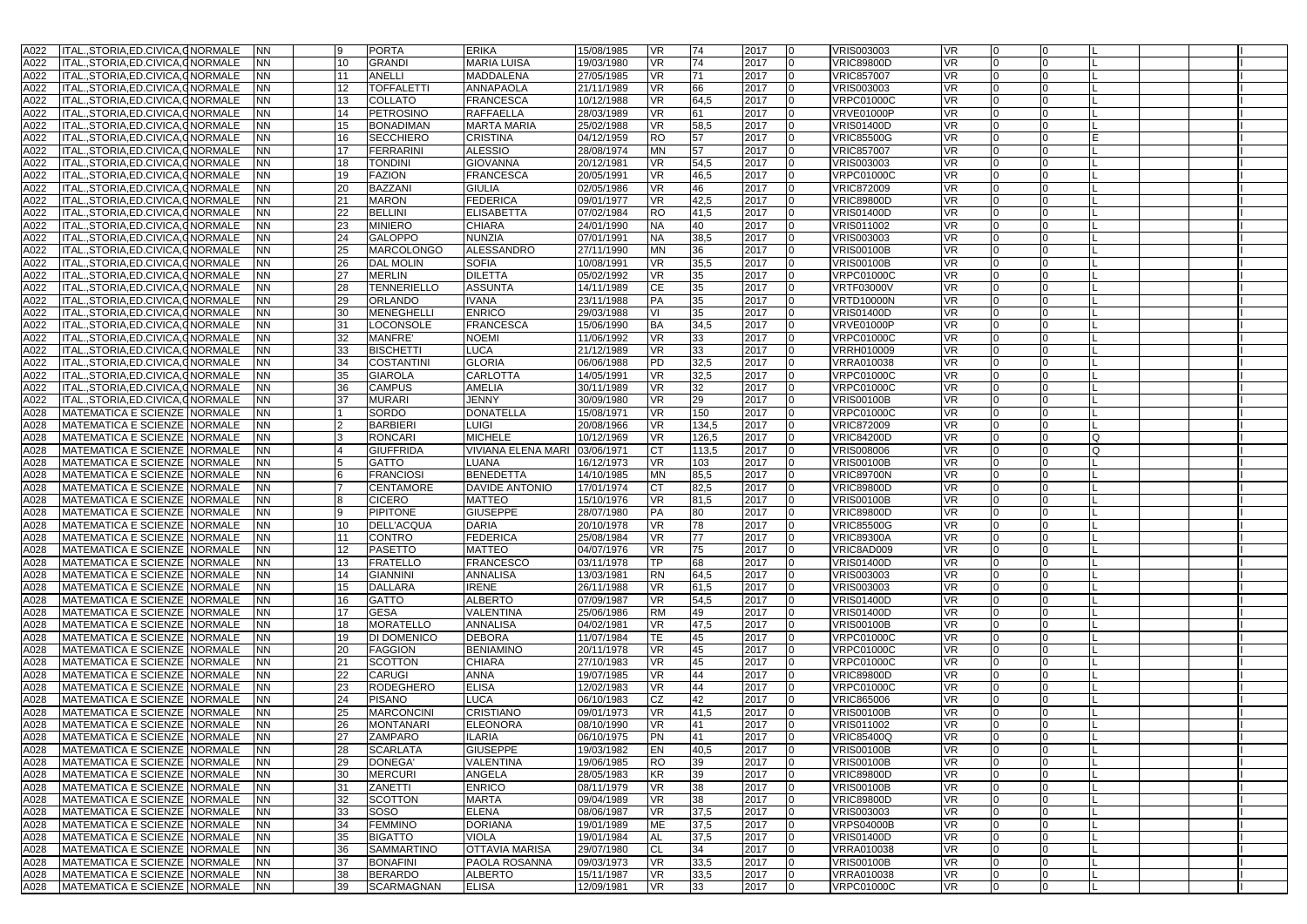| A028 | MATEMATICA E SCIENZE NORMALE   |                | <b>INN</b> | 40 | <b>SEGALA</b>      | <b>ANNA</b>                  | 10/03/1978 | <b>VR</b>  | 33    | 2017 |                | <b>VRIC873005</b> | <b>VR</b> |    |                |     |  |  |
|------|--------------------------------|----------------|------------|----|--------------------|------------------------------|------------|------------|-------|------|----------------|-------------------|-----------|----|----------------|-----|--|--|
| A028 | MATEMATICA E SCIENZE  NORMALE  |                | <b>NN</b>  | 41 | TALLARIGO          | <b>NORMA</b>                 | 03/09/1990 | CZ         | 33    | 2017 |                | <b>VRIC879004</b> | VR        |    |                |     |  |  |
|      |                                |                |            |    |                    |                              |            |            |       |      |                |                   |           |    |                |     |  |  |
| A028 | MATEMATICA E SCIENZE NORMALE   |                | <b>NN</b>  | 42 | <b>TIETTO</b>      | <b>ORIS</b>                  | 19/09/1984 | <b>RO</b>  | 33    | 2017 |                | <b>VRIC89800D</b> | <b>VR</b> |    |                |     |  |  |
| A028 | MATEMATICA E SCIENZE NORMALE   |                | <b>NN</b>  | 43 | <b>INDELICATO</b>  | CARLO                        | 20/11/1983 | <b>CT</b>  | 33    | 2017 | 0              | <b>VRPC01000C</b> | VR        |    | $\Omega$       |     |  |  |
| A028 | MATEMATICA E SCIENZE NORMALE   |                | <b>NN</b>  | 44 | <b>MARTINELLI</b>  | LAURA                        | 02/02/1971 | <b>VR</b>  | 32,5  | 2017 |                | <b>VRIC89300A</b> | VR        |    |                |     |  |  |
| A028 | MATEMATICA E SCIENZE NORMALE   |                | <b>NN</b>  | 45 | <b>BONOMO</b>      | <b>MARIANO</b>               | 03/02/1989 | EN         | 29,5  | 2017 |                | <b>VRPS020006</b> | VR        |    |                |     |  |  |
| A028 | MATEMATICA E SCIENZE NORMALE   |                | <b>NN</b>  | 46 | <b>GANZAROL</b>    | <b>ELENA</b>                 | 04/10/1977 | <b>VR</b>  | 29,5  | 2017 | 0              | VRIS003003        | VR        |    | $\Omega$       |     |  |  |
| A028 | MATEMATICA E SCIENZE NORMALE   |                | <b>NN</b>  | 47 | <b>MIGLIONICO</b>  | <b>ANTONELLA</b>             | 09/05/1987 | <b>PZ</b>  | 29    | 2017 | 0              | <b>VRTL01000T</b> | VR        |    |                |     |  |  |
| A028 | MATEMATICA E SCIENZE NORMALE   |                | <b>NN</b>  | 48 | <b>FERRARINI</b>   | VALERIA                      | 13/08/1972 | <b>VR</b>  | 29    | 2017 | 0              | <b>VRIS00100B</b> | VR        |    |                |     |  |  |
| A028 | MATEMATICA E SCIENZE NORMALE   |                | <b>NN</b>  | 49 | <b>AMBRISI</b>     | MARCELLA                     | 15/09/1987 | <b>NA</b>  | 28,5  | 2017 | O              | <b>VRPC01000C</b> | <b>VR</b> |    | $\Omega$       |     |  |  |
| A028 | MATEMATICA E SCIENZE NORMALE   |                | <b>NN</b>  | 50 | TERAZZAN           | ANNA                         | 30/12/1989 | <b>RO</b>  | 27,5  | 2017 |                | <b>VRIC84600R</b> | VR        |    |                |     |  |  |
| A028 | MATEMATICA E SCIENZE NORMALE   |                | <b>NN</b>  | 51 | <b>MORTELLARO</b>  | <b>GNAZIO</b>                | 08/04/1982 | AG         | 27    | 2017 |                | <b>VRIS01200T</b> | VR.       |    |                |     |  |  |
| A028 | MATEMATICA E SCIENZE NORMALE   |                | <b>NN</b>  | 52 | <b>GRELLA</b>      | <b>GIANLUCA</b>              | 04/07/1971 | <b>VR</b>  | 26    | 2017 | O              | <b>VRIS01400D</b> | <b>VR</b> |    | $\Omega$       |     |  |  |
|      |                                |                |            |    |                    |                              |            |            |       |      |                |                   |           |    |                |     |  |  |
| A028 | MATEMATICA E SCIENZE NORMALE   |                | <b>NN</b>  | 53 | <b>BELLUZZO</b>    | <b>MARCO</b>                 | 17/09/1965 | <b>VR</b>  | 26    | 2017 |                | <b>VRIC872009</b> | VR        |    |                |     |  |  |
| A028 | MATEMATICA E SCIENZE   NORMALE |                | <b>NN</b>  | 54 | SPIAZZI            | MARCO                        | 19/11/1972 | PD         | 26    | 2017 |                | <b>VRIS01400D</b> | VR.       |    |                |     |  |  |
| A028 | MATEMATICA E SCIENZE NORMALE   |                | <b>NN</b>  | 55 | MANZALINI          | <b>MASSIMO</b>               | 01/08/1978 | <b>RO</b>  | 25    | 2017 | $\Omega$       | <b>VRIS00400V</b> | <b>VR</b> |    | $\Omega$       |     |  |  |
| A028 | MATEMATICA E SCIENZE NORMALE   |                | <b>NN</b>  | 56 | <b>GAETANI</b>     | <b>SERGIO</b>                | 09/09/1990 | <b>ILE</b> | 24,5  | 2017 | 0              | <b>VRIC86100V</b> | VR        |    |                |     |  |  |
| A028 | MATEMATICA E SCIENZE NORMALE   |                | <b>NN</b>  | 57 | ZIVIANI            | EVA                          | 25/09/1992 | <b>VR</b>  | 24    | 2017 |                | <b>VRIS01400D</b> | VR        |    |                |     |  |  |
| A028 | MATEMATICA E SCIENZE NORMALE   |                | <b>NN</b>  | 58 | <b>CICCOCIOPPO</b> | AMEDEO                       | 24/07/1987 | <b>VR</b>  | 24    | 2017 | 0              | <b>VRPC01000C</b> | <b>VR</b> |    | $\Omega$       |     |  |  |
| A028 | MATEMATICA E SCIENZE NORMALE   |                | <b>NN</b>  | 59 | <b>MENIN</b>       | <b>SIMONE</b>                | 28/04/1984 | <b>VR</b>  | 21,5  | 2017 | 0              | <b>VRIC85500G</b> | VR        |    |                |     |  |  |
| A028 | MATEMATICA E SCIENZE NORMALE   |                | <b>NN</b>  | 60 | <b>RAGO</b>        | <b>BRUNO</b>                 | 09/10/1972 | <b>UD</b>  | 20    | 2017 |                | <b>VRIS00400V</b> | VR        |    |                |     |  |  |
| A028 | MATEMATICA E SCIENZE NORMALE   |                | <b>NN</b>  | 61 | <b>GANGEMI</b>     | <b>MARCO</b>                 | 29/05/1987 | ME         | 19    | 2017 | O              | VRRA010038        | VR        |    |                |     |  |  |
| A030 | MUSICA SC. I GR.               | <b>NORMALE</b> | <b>NN</b>  |    | <b>CALOINI</b>     | <b>ROSSELLA</b>              | 18/06/1966 | <b>VR</b>  | 127,5 | 2017 | 0              | <b>VRIC89800D</b> | VR        |    |                |     |  |  |
| A030 | MUSICA SC. I GR.               | <b>NORMALE</b> | <b>NN</b>  |    | <b>BERTAZZA</b>    | FRANCESCO                    | 13/09/1969 | <b>VR</b>  | 122   | 2017 |                | <b>VRIC89800D</b> | VR        |    |                |     |  |  |
| A030 | MUSICA SC. I GR.               | <b>NORMALE</b> | <b>NN</b>  |    | <b>FERRANTE</b>    | <b>EMANUELE</b>              | 17/03/1983 | <b>VR</b>  | 118   | 2017 |                | <b>VRIC89800D</b> | <b>VR</b> |    |                |     |  |  |
|      |                                |                |            |    |                    |                              |            |            |       |      | 0              |                   |           |    |                |     |  |  |
| A030 | MUSICA SC. I GR.               | <b>NORMALE</b> | <b>NN</b>  |    | CARAZZATO          | LORENZO                      | 04/08/1983 | <b>VR</b>  | 92,5  | 2017 |                | <b>VRPM01000L</b> | VR        |    |                | D   |  |  |
| A030 | MUSICA SC. I GR                | <b>NORMALE</b> | <b>NN</b>  |    | <b>TEDESCHI</b>    | GIORDANO BRUNO               | 18/07/1977 | <b>VR</b>  | 77,5  | 2017 | n              | <b>VRPM01000L</b> | VR        |    |                |     |  |  |
| A030 | MUSICA SC. I GR.               | <b>NORMALE</b> | <b>NN</b>  |    | <b>MALAVASI</b>    | <b>SIMONE</b>                | 19/12/1969 | <b>MN</b>  | 76    | 2017 |                | <b>VRIS01200T</b> | <b>VR</b> |    |                |     |  |  |
| A030 | MUSICA SC. I GR                | <b>NORMALE</b> | <b>NN</b>  |    | <b>TARANTINO</b>   | ANDREA                       | 08/08/1986 | <b>VR</b>  | 74,5  | 2017 | 0              | <b>VRPM01000L</b> | <b>VR</b> |    | <b>0</b>       | D   |  |  |
| A030 | MUSICA SC. I GR                | <b>NORMALE</b> | <b>NN</b>  |    | <b>AUGELLI</b>     | <b>STEFANO</b>               | 13/12/1986 | <b>BA</b>  | 69,5  | 2017 | 0              | <b>VRPM01000L</b> | VR        |    |                |     |  |  |
| A030 | MUSICA SC. I GR.               | <b>NORMALE</b> | <b>NN</b>  |    | PETROSINO          | RAFFAELLA                    | 28/03/1989 | <b>VR</b>  | 69,5  | 2017 | 0              | <b>VRVE01000P</b> | <b>VR</b> |    |                |     |  |  |
| A030 | MUSICA SC. I GR                | <b>NORMALE</b> | <b>NN</b>  | 10 | <b>SEVERINO</b>    | GIUSEPPINA                   | 22/05/1984 | <b>PA</b>  | 69    | 2017 | $\Omega$       | <b>VRPM01000L</b> | VR        |    | <b>0</b>       |     |  |  |
| A030 | MUSICA SC. I GR                | <b>NORMALE</b> | <b>NN</b>  | 11 | <b>MAGGIORE</b>    | ANTONIO CLAUDIO              | 14/01/1988 | <b>BR</b>  | 66    | 2017 |                | VRPM01000L        | VR        |    |                |     |  |  |
| A030 | MUSICA SC. I GR.               | <b>NORMALE</b> | <b>NN</b>  | 12 | <b>BELLINI</b>     | <b>ELISA</b>                 | 05/05/1988 | <b>VR</b>  | 64    | 2017 |                | <b>VRIC87500R</b> | <b>VR</b> |    |                |     |  |  |
| A030 | MUSICA SC. I GR.               | <b>NORMALE</b> | <b>NN</b>  | 13 | <b>TROTTA</b>      | ANTONIO                      | 03/05/1975 | <b>SA</b>  | 62,5  | 2017 | 0              | <b>VRIC895002</b> | VR        |    | <b>0</b>       | D.  |  |  |
| A030 | MUSICA SC. I GR.               | <b>NORMALE</b> | <b>NN</b>  | 14 | <b>POLO</b>        | MATTEO                       | 09/06/1977 | <b>VR</b>  | 57,5  | 2017 |                | <b>VRIC89800D</b> | VR        |    |                |     |  |  |
| A030 | MUSICA SC. I GR.               | <b>NORMALE</b> | <b>NN</b>  | 15 | LOATELLI           | LARIA                        | 09/03/1986 | <b>VR</b>  | 51    | 2017 |                | <b>VRIC89600T</b> | VR        |    |                |     |  |  |
| A030 | MUSICA SC. I GR                | <b>NORMALE</b> | <b>NN</b>  | 16 | <b>SALDI</b>       | LUIGI MICHELE                | 29/05/1989 | <b>CL</b>  | 50,5  | 2017 | 0              | <b>VRIC87600L</b> | <b>VR</b> |    | $\Omega$       | ID. |  |  |
| A030 | MUSICA SC. I GR                | <b>NORMALE</b> | <b>NN</b>  | 17 | <b>TRENTA</b>      | <b>ELISABETTA</b>            | 26/01/1977 | <b>ILE</b> | 48,5  | 2017 | 0              | VRPM01000L        | VR        |    |                |     |  |  |
|      |                                |                |            |    |                    |                              |            |            |       |      |                |                   |           |    |                |     |  |  |
| A030 | MUSICA SC. I GR                | <b>NORMALE</b> | <b>NN</b>  | 18 | <b>PALOMBA</b>     | PASQUALE                     | 21/08/1982 | <b>NA</b>  | 47,5  | 2017 | O              | VRPM01000L        | <b>VR</b> |    |                |     |  |  |
| A030 | MUSICA SC. I GR                | <b>NORMALE</b> | <b>NN</b>  | 19 | VENTURELLI         | <b>MARCO</b>                 | 23/10/1982 | <b>VR</b>  | 47,5  | 2017 | O              | <b>VRPM01000L</b> | <b>VR</b> |    |                |     |  |  |
| A030 | MUSICA SC. I GR                | <b>NORMALE</b> | <b>NN</b>  | 20 | <b>ANCONA</b>      | NOEMI                        | 14/05/1986 | <b>PA</b>  | 45    | 2017 | 0              | <b>VRPM01000L</b> | VR        |    | 0              |     |  |  |
| A030 | MUSICA SC. I GR.               | <b>NORMALE</b> | <b>NN</b>  | 21 | <b>ATZENI</b>      | ANNA BRUNA                   | 03/06/1983 | CA         | 45    | 2017 | n              | VRPM01000L        | VR        |    |                |     |  |  |
| A030 | MUSICA SC. I GR                | <b>NORMALE</b> | <b>NN</b>  | 22 | SORIANI            | ALICE                        | 30/03/1985 | <b>RM</b>  | 44,5  | 2017 |                | <b>VRIC837002</b> | <b>VR</b> |    |                |     |  |  |
| A030 | MUSICA SC. I GR.               | <b>NORMALE</b> | <b>NN</b>  | 23 | <b>NOBILE</b>      | <b>ROBERTA</b>               | 27/04/1992 | TO         | 44    | 2017 | 0              | <b>VRPM01000L</b> | VR        |    |                |     |  |  |
| A030 | MUSICA SC. I GR.               | <b>NORMALE</b> | <b>NN</b>  | 24 | <b>PONTAROLLO</b>  | ALESSANDRO                   | 20/09/1982 | <b>VR</b>  | 44    | 2017 |                | <b>VRPS06000L</b> | VR        |    |                |     |  |  |
| A030 | MUSICA SC. I GR.               | <b>NORMALE</b> | <b>NN</b>  | 25 | <b>VICARIO</b>     | <b>MARCO</b>                 | 05/08/1985 | <b>SR</b>  | 39    | 2017 |                | <b>VRIC87600L</b> | <b>VR</b> |    |                |     |  |  |
| A030 | MUSICA SC. I GR                | <b>NORMALE</b> | <b>NN</b>  | 26 | <b>DELLA VISTA</b> | CECILIA VALLEVERDI           | 13/03/1992 | FG         | 38,5  | 2017 | 0              | <b>VRPM01000L</b> | VR        |    | $\Omega$       |     |  |  |
| A030 | MUSICA SC. I GR.               | <b>NORMALE</b> | <b>NN</b>  | 27 | LAI                | <b>VITTORIA</b>              | 03/07/1978 | <b>NU</b>  | 36,5  | 2017 | n              | <b>VRPM01000L</b> | VR        |    |                |     |  |  |
| A030 | MUSICA SC. I GR                | <b>NORMALE</b> | <b>NN</b>  | 28 | <b>AMBROSO</b>     | <b>MARIA LUISA</b>           | 03/04/1953 | <b>VR</b>  | 36,5  | 2017 |                | <b>VRPC01000C</b> | <b>VR</b> |    |                |     |  |  |
| A030 | MUSICA SC. I GR                | <b>NORMALE</b> | <b>NN</b>  | 29 | <b>CASELLA</b>     | VINCENZO                     | 14/03/1976 | <b>CS</b>  | 36,5  | 2017 | 0              | <b>VRPM01000L</b> | <b>VR</b> |    | $\Omega$       |     |  |  |
| A030 | MUSICA SC. I GR                | <b>NORMALE</b> | <b>NN</b>  | 30 | <b>CONTE</b>       | <b>MARCO</b>                 | 26/11/1991 | <b>BR</b>  | 35,5  | 2017 | 0              | <b>VRPM01000L</b> | <b>VR</b> |    |                |     |  |  |
|      |                                |                |            |    |                    | <b>MICHELE</b>               |            |            |       |      |                | <b>VRPM01000L</b> |           |    |                |     |  |  |
| A030 | MUSICA SC. I GR.               | <b>NORMALE</b> | <b>NN</b>  | 31 | <b>FONTANA</b>     |                              | 04/02/1984 | <b>VR</b>  | 35,5  | 2017 |                |                   | VR.       |    |                |     |  |  |
| A030 | MUSICA SC. I GR                | <b>NORMALE</b> | <b>NN</b>  | 32 | <b>DE LUIGI</b>    | ANTONIO                      | 09/02/1988 | <b>MS</b>  | 35    | 2017 |                | VRPM01000L        | VR        |    |                |     |  |  |
| A030 | MUSICA SC. I GR                | <b>NORMALE</b> | <b>NN</b>  | 33 | <b>BELLOMO</b>     | LARIA                        | 07/01/1992 | CL         | 35    | 2017 |                | <b>VRIC87600L</b> | VR        |    |                |     |  |  |
|      | A030 MUSICA SC. I GR.          | NORMALE NN     |            | 34 | MANANI             | DANIELA                      | 01/07/1976 | <b>VR</b>  | 34,5  | 2017 |                | <b>VRIC857007</b> | VR        |    |                |     |  |  |
|      | A030 MUSICA SC. I GR.          | NORMALE NN     |            | 35 | LIBANO             | ALEANDRO GIUSEPPE 19/08/1995 |            | <b>SA</b>  | 34,5  | 2017 | $\mathbf{0}$   | <b>VRPM01000L</b> | VR        | IO | 0              |     |  |  |
| A030 | MUSICA SC. I GR.               | <b>NORMALE</b> | <b>NN</b>  | 36 | <b>MANCUSO</b>     | <b>STEFANO</b>               | 28/05/1988 | <b>SA</b>  | 34,5  | 2017 |                | <b>VRPM01000L</b> | VR        |    | $\Omega$       |     |  |  |
|      | A030 MUSICA SC. I GR.          | <b>NORMALE</b> | <b>NN</b>  | 37 | <b>BAGLIERI</b>    | PAOLO                        | 21/07/1984 | <b>RG</b>  | 34,5  | 2017 | 0              | <b>VRIC89600T</b> | VR        |    | $\overline{0}$ |     |  |  |
| A030 | MUSICA SC. I GR.               | NORMALE        | <b>NN</b>  | 38 | <b>FONTANA</b>     | CARLO                        | 13/09/1991 | <b>VR</b>  | 34    | 2017 | $\mathbf 0$    | <b>VRPM01000L</b> | VR        |    | 0              |     |  |  |
| A030 | MUSICA SC. I GR.               | <b>NORMALE</b> | <b>NN</b>  | 39 | RAO                | ELISA                        | 27/04/1988 | ICT        | 34    | 2017 | $\Omega$       | <b>VRIC89600T</b> | VR        |    | $\Omega$       |     |  |  |
|      | A030 MUSICA SC. I GR.          | <b>NORMALE</b> | <b>NN</b>  | 40 | ZANZONI            | <b>GIACOMO</b>               | 23/09/1995 | <b>VR</b>  | 33    | 2017 | $\Omega$       | <b>VRIC89800D</b> | VR        |    | $\mathbf{0}$   |     |  |  |
| A030 | MUSICA SC. I GR.               | <b>NORMALE</b> | <b>NN</b>  | 41 | <b>GIACOBBE</b>    | <b>JOSEPHINE</b>             | 12/10/1994 | <b>ME</b>  | 33    | 2017 | $\overline{0}$ | <b>VRIC86800N</b> | VR        |    | $\overline{0}$ | D   |  |  |
| A030 | MUSICA SC. I GR.               | <b>NORMALE</b> | <b>NN</b>  | 42 | <b>MORELATO</b>    | ANGELO                       | 10/06/1990 | <b>VR</b>  | 33    | 2017 | $\mathbf{0}$   | <b>VRPM01000L</b> | VR        |    | 0              |     |  |  |
| A030 |                                |                |            |    |                    | <b>FEDERICO</b>              |            |            |       |      | 0              | <b>VRIC89800D</b> |           |    | $\Omega$       |     |  |  |
|      | MUSICA SC. I GR.               | <b>NORMALE</b> | <b>NN</b>  | 43 | <b>SEBBEN</b>      |                              | 08/11/1983 | <b>VR</b>  | 32,5  | 2017 | $\Omega$       |                   | VR        |    |                |     |  |  |
| A030 | MUSICA SC. I GR.               | <b>NORMALE</b> | <b>NN</b>  | 44 | <b>MASETTO</b>     | ALBERTO                      | 08/09/1993 | VR         | 32    | 2017 |                | <b>VRPM01000L</b> | VR        |    |                |     |  |  |
| A030 | MUSICA SC. I GR.               | <b>NORMALE</b> | <b>NN</b>  | 45 | <b>FERRARI</b>     | ALESSANDRO                   | 21/01/1985 | <b>VR</b>  | 32    | 2017 | $\mathbf 0$    | <b>VRIC89600T</b> | VR        |    | $\overline{0}$ | D   |  |  |
|      | A030 MUSICA SC. I GR.          | NORMALE NN     |            | 46 | <b>SCHENALE</b>    | MANUELA                      | 02/04/1966 | VI         | 30,5  | 2017 | $\overline{0}$ | <b>VRIC843009</b> | VR        |    | 0              | D   |  |  |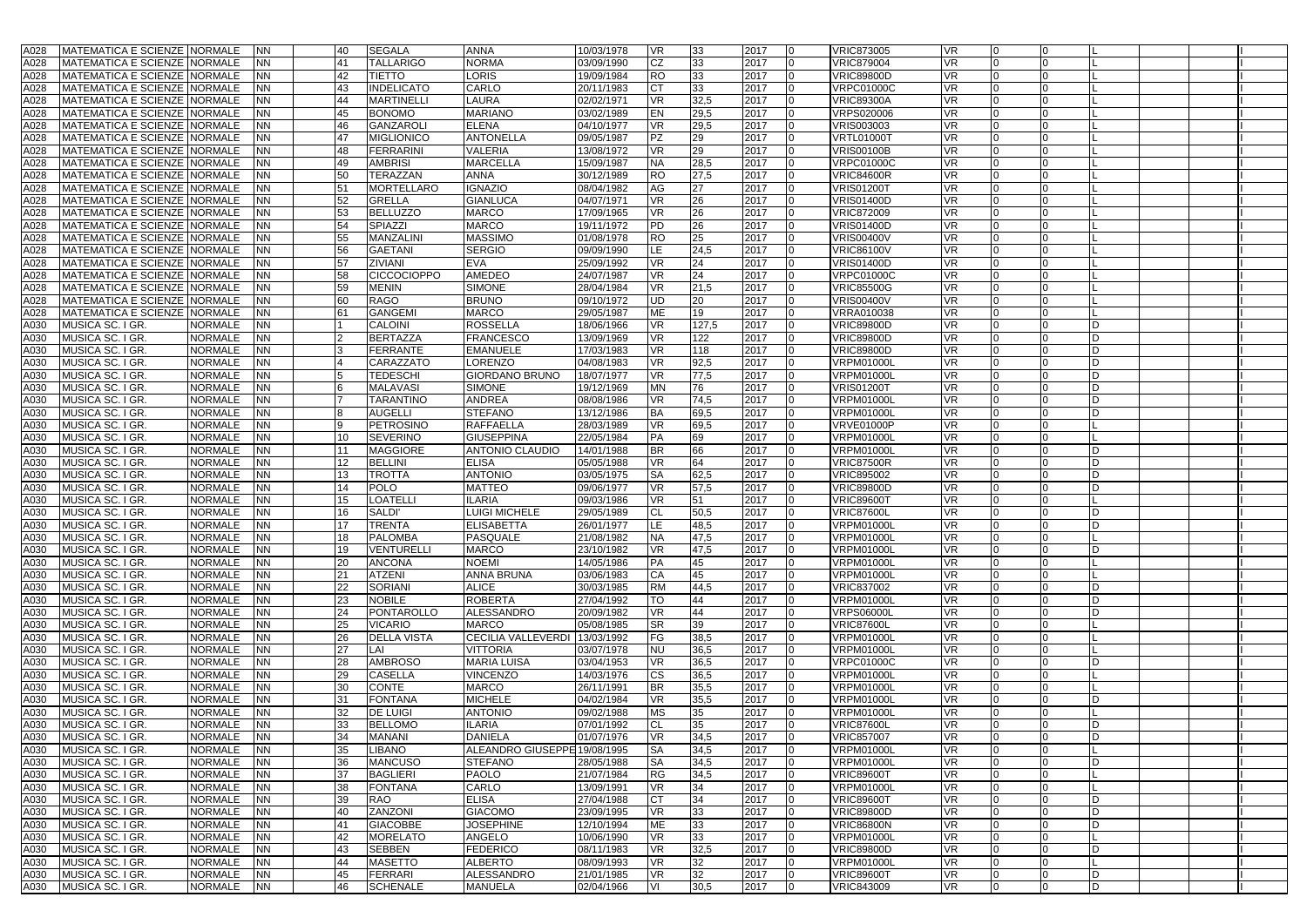| A030 | <b>MUSICA SC. I GR</b>                     | <b>NORMALE</b>                   | <b>NN</b> | 47 | LIPARI             | <b>ROSANNA</b>              | 21/08/1987 | lTP       | 29,5  | 2017                   | <b>VRPM01000L</b> | <b>VR</b> |             |    |  |
|------|--------------------------------------------|----------------------------------|-----------|----|--------------------|-----------------------------|------------|-----------|-------|------------------------|-------------------|-----------|-------------|----|--|
| A030 | MUSICA SC. I GR.                           | NORMALE                          | ΝN        | 48 | <b>CHIRICO</b>     | <b>SONIA</b>                | 17/03/1982 | <b>RC</b> | 29    | 2017<br>$\Omega$       | <b>VRPM01000L</b> | <b>VR</b> |             |    |  |
| A030 | MUSICA SC. I GR.                           | <b>NORMALE</b>                   | <b>NN</b> | 49 | <b>TROTTA</b>      | <b>GIUSEPPINA</b>           | 25/03/1970 | <b>SA</b> | 28,5  | 2017<br>$\Omega$       | <b>VRIC89800D</b> | <b>VR</b> |             | ID |  |
| A030 | MUSICA SC. I GR.                           | <b>NORMALE</b>                   | ΝN        | 50 | <b>POPOLO</b>      | <b>GENEROSO</b>             | 27/12/1964 | <b>SA</b> | 27,5  | 2017<br>$\Omega$       | <b>VRIC89800D</b> | VR        |             | ID |  |
|      |                                            |                                  |           |    |                    |                             |            |           |       |                        |                   |           |             |    |  |
| A030 | MUSICA SC. I GR.                           | NORMALE                          | ΝN        | 51 | <b>GRANUZZO</b>    | <b>NICOLA</b>               | 14/11/1992 | <b>VR</b> | 27    | 2017                   | <b>VRIC83200V</b> | VR        |             | D  |  |
| A030 | MUSICA SC. I GR                            | <b>NORMALE</b>                   | <b>NN</b> | 52 | <b>MANZARA</b>     | ANGELO                      | 27/06/1990 | <b>BA</b> | 26,5  | 2017<br>$\Omega$       | <b>VRPM01000L</b> | <b>VR</b> |             |    |  |
| A030 | MUSICA SC. I GR.                           | <b>NORMALE</b>                   | NN        | 53 | <b>PERSONI</b>     | LAURA                       | 16/01/1988 | <b>VR</b> | 26,5  | 2017<br><b>0</b>       | <b>VRPM01000L</b> | VR        |             |    |  |
|      |                                            |                                  |           |    |                    |                             |            |           |       |                        |                   |           |             |    |  |
| A030 | MUSICA SC. I GR.                           | <b>NORMALE</b>                   | ΝN        | 54 | <b>MAIMONE</b>     | <b>ALDO</b>                 | 22/06/1967 | CZ        | 24    | 2017                   | <b>VRPM01000L</b> | VR        |             | D  |  |
| A030 | MUSICA SC. I GR                            | <b>NORMALE</b>                   | ΝN        | 55 | <b>OLIOSO</b>      | MADDALENA                   | 24/03/1992 | <b>VR</b> | 24    | 2017<br>$\Omega$       | VRIC814009        | VR        |             | D  |  |
| A030 | MUSICA SC. I GR.                           | <b>NORMALE</b>                   | ΝN        | 56 | DI FIDIO           | MARIALAURA                  | 06/09/1996 | FG        | 23,5  | 2017<br><b>O</b>       | <b>VRPM01000L</b> | VR        |             |    |  |
| A030 | MUSICA SC. I GR.                           | NORMALE                          | ΝN        | 57 | LA TORRE           | DONATELLA PIA               | 01/02/1996 | VA        | 23,5  | 2017                   | <b>VRPM01000L</b> | VR        |             |    |  |
|      |                                            |                                  |           |    |                    |                             |            |           |       |                        |                   |           |             |    |  |
| A030 | MUSICA SC. I GR.                           | <b>NORMALE</b>                   | NN        | 58 | <b>RUDARI</b>      | <b>CHIARA</b>               | 01/08/1995 | <b>VR</b> | 23,5  | 2017                   | <b>VRIC83400E</b> | <b>VR</b> |             | D  |  |
| A030 | MUSICA SC. I GR                            | <b>NORMALE</b>                   | ΝN        | 59 | CAVIGLIA           | PIERANGELO                  | 16/01/1993 | PA        | 23,5  | 2017<br>$\overline{0}$ | <b>VRVE01000P</b> | VR        |             |    |  |
| A030 | <b>MUSICA SC. I GR</b>                     | <b>NORMALE</b>                   | NN        | 60 | <b>BRUSCO</b>      | <b>IVAN</b>                 | 18/02/1973 | <b>VR</b> | 21    | 2017                   | <b>VRIC857007</b> | VR        |             | D  |  |
|      |                                            |                                  |           |    |                    |                             |            |           |       |                        |                   |           |             |    |  |
| A030 | MUSICA SC. I GR.                           | <b>NORMALE</b>                   | NN        | 61 | <b>HRISTOVA</b>    | <b>EVGENIA</b>              | 26/06/1965 | EE        | 19,5  | 2017                   | <b>VRIC83800T</b> | <b>VR</b> |             |    |  |
| A030 | MUSICA SC. I GR.                           | <b>NORMALE</b>                   | NN        | 62 | <b>SCHIAVONE</b>   | PASQUALE                    | 28/12/1990 | <b>CS</b> | 19,5  | 2017<br>$\Omega$       | <b>VRIC830007</b> | <b>VR</b> |             |    |  |
| A030 | MUSICA SC. I GR                            | <b>NORMALE</b>                   | ΝN        | 63 | LA GHEZZA          | <b>VIVIANA</b>              | 01/01/1980 | <b>BA</b> | 15,5  | 2017<br>$\Omega$       | <b>VRPM01000L</b> | <b>VR</b> |             |    |  |
|      |                                            | <b>NORMALE</b>                   |           |    |                    |                             |            |           |       |                        | <b>VRPM01000L</b> | <b>VR</b> |             |    |  |
| A030 | MUSICA SC. I GR.                           |                                  | NN        | 64 | <b>LA TORRE</b>    | <b>VINCENZA</b>             | 19/09/1988 | FG        | 15    | 2017                   |                   |           |             |    |  |
| A030 | MUSICA SC. I GR.                           | <b>NORMALE</b>                   | NN        | 65 | <b>DELLI NOCI</b>  | <b>FEDERICA</b>             | 23/09/1987 | <b>TA</b> | 15    | 2017<br>$\Omega$       | <b>VRIC84600R</b> | <b>VR</b> |             | D  |  |
| A030 | MUSICA SC. I GR.                           | <b>NORMALE</b>                   | ΝN        | 66 | CAPODAGLIO         | <b>ALESSIA</b>              | 06/10/1993 | <b>RO</b> | 14,5  | 2017                   | <b>VRPM01000L</b> | VR.       |             |    |  |
| A030 | MUSICA SC. I GR.                           | <b>NORMALE</b>                   | ΝN        | 67 | <b>FRANCHINI</b>   | <b>BERNARDINO</b>           | 26/04/1993 | MT        | 12    | 2017                   | <b>VRPM01000L</b> | <b>VR</b> |             |    |  |
|      |                                            |                                  |           |    |                    |                             |            |           |       |                        |                   |           |             |    |  |
| A049 | SC. MOT. E SPORT. SC. I INORMALE           |                                  | ΝN        |    | <b>ORLANDI</b>     | <b>MARTINA</b>              | 16/07/1967 | <b>VR</b> | 151   | 2017<br><b>0</b>       | <b>VRPC01000C</b> | VR        | $\Omega$    |    |  |
| A049 |                                            | SC. MOT. E SPORT. SC. I INORMALE | NN        |    | SPIAZZI            | <b>ANDREA</b>               | 27/01/1974 | PD        | 104,5 | 2017<br>$\Omega$       | <b>VRIS003003</b> | VR        |             |    |  |
| A049 |                                            | SC. MOT. E SPORT. SC. I INORMALE | ΝN        |    | <b>ALDOVARDI</b>   | <b>ROMANA</b>               | 23/09/1957 | МS        | 98,5  | 2017                   | <b>VRIS003003</b> | VR.       |             |    |  |
|      |                                            |                                  |           |    |                    |                             |            |           |       |                        |                   |           |             |    |  |
| A049 | SC. MOT. E SPORT. SC. I INORMALE           |                                  | NN        |    | <b>COMPRI</b>      | <b>NICOLA</b>               | 25/03/1970 | <b>VR</b> | 77    | 2017<br>$\Omega$       | <b>VRIS00100B</b> | <b>VR</b> |             |    |  |
| A049 | SC. MOT. E SPORT. SC. I INORMALE           |                                  | ΝN        |    | <b>GIUSTI</b>      | <b>CATERINA</b>             | 28/09/1968 | <b>VR</b> | 73    | 2017<br>$\Omega$       | <b>VRIS003003</b> | VR        |             |    |  |
| A049 | SC. MOT. E SPORT. SC. I INORMALE           |                                  | ΝN        |    | <b>BRASIOL</b>     | <b>SILVIA</b>               | 06/12/1978 | <b>VR</b> | 70    | 2017                   | <b>VRIS01400D</b> | VR        |             |    |  |
| A049 | SC. MOT. E SPORT. SC. I INORMALE           |                                  | NN        |    | <b>BISSOLI</b>     | <b>MAURO</b>                | 03/06/1975 | <b>VR</b> | 69    | 2017<br>$\Omega$       | VRIS011002        | <b>VR</b> | $\Omega$    |    |  |
|      |                                            |                                  |           |    |                    |                             |            |           |       |                        |                   |           |             |    |  |
| A049 |                                            | SC. MOT. E SPORT. SC. I (NORMALE | ΝN        |    | <b>PARUTA</b>      | <b>ELEONORA</b>             | 25/07/1983 | <b>VR</b> | 68,5  | 2017<br>$\Omega$       | <b>VRIS00100B</b> | <b>VR</b> |             |    |  |
| A049 | SC. MOT. E SPORT. SC. I INORMALE           |                                  | ΝN        |    | MAZZALI            | ALESSANDRO                  | 10/10/1970 | VR        | 64    | 2017                   | VRIS011002        | VR        |             |    |  |
| A049 | SC. MOT. E SPORT. SC. I INORMALE           |                                  | ΝN        | 10 | <b>SGANZERLA</b>   | <b>DAVIDE</b>               | 18/10/1982 | <b>VR</b> | 62    | 2017<br>l <sub>0</sub> | <b>VRIS00100B</b> | <b>VR</b> |             |    |  |
|      |                                            |                                  |           |    |                    |                             |            |           |       |                        |                   |           |             |    |  |
| A049 |                                            | SC. MOT. E SPORT. SC. I INORMALE | ΝN        | 11 | <b>STIPO</b>       | <b>MARIA</b>                | 03/01/1985 | CE        | 59,5  | 2017<br>$\Omega$       | <b>VRIC85500G</b> | VR.       |             |    |  |
| A049 | SC. MOT. E SPORT. SC. I INORMALE           |                                  | ΝN        | 12 | <b>NUNZIATA</b>    | <b>DOMENICO</b>             | 26/06/1963 | <b>NA</b> | 58    | 2017<br>n              | <b>VRRH02000X</b> | VR        |             |    |  |
| A049 | SC. MOT. E SPORT. SC. I (NORMALE           |                                  | NN        | 13 | <b>FERRARO</b>     | PATRIZIA                    | 23/03/1971 | <b>BN</b> | 55    | 2017                   | <b>VRIS01400D</b> | <b>VR</b> |             |    |  |
| A049 |                                            |                                  | ΝN        | 14 | <b>MAGRI</b>       | <b>MARZIA</b>               | 20/05/1974 | <b>VR</b> | 36    | 2017<br>$\Omega$       |                   | VR        | $\Omega$    |    |  |
|      |                                            | SC. MOT. E SPORT. SC. I INORMALE |           |    |                    |                             |            |           |       |                        | <b>VRPC01000C</b> |           |             |    |  |
| A049 | SC. MOT. E SPORT. SC. I INORMALE           |                                  | ΝN        | 15 | <b>BRANCELLI</b>   | <b>ANTONIO</b>              | 08/03/1991 | <b>NA</b> | 34,5  | 2017<br>l <sub>0</sub> | <b>VRTF03000V</b> | VR        |             |    |  |
| A049 |                                            | SC. MOT. E SPORT. SC. I (NORMALE | NN        | 16 | <b>STANTE</b>      | SERENA ANNAMARIA            | 27/09/1991 | <b>BA</b> | 33    | 2017<br>$\Omega$       | VRIS003003        | <b>VR</b> |             |    |  |
| A049 | SC. MOT. E SPORT. SC. I INORMALE           |                                  | ΝN        | 17 | <b>DE GRANDIS</b>  | <b>DAVIDE</b>               | 10/08/1991 | <b>VR</b> | 28    | 2017<br>$\Omega$       | <b>VRIS003003</b> | VR        | $\Omega$    |    |  |
|      |                                            |                                  |           |    |                    |                             |            |           |       |                        |                   |           |             |    |  |
| A049 | SC. MOT. E SPORT. SC. I INORMALE           |                                  | ΝN        | 18 | LORENZI            | <b>SOFIA</b>                | 04/06/1992 | <b>VR</b> | 27,5  | 2017<br>n              | <b>VRPC01000C</b> | VR        |             |    |  |
| A049 | SC. MOT. E SPORT. SC. I (NORMALE           |                                  | <b>NN</b> | 19 | <b>ROSSIN</b>      | <b>GIULIA</b>               | 01/02/1989 | <b>VR</b> | 27,5  | 2017<br>$\Omega$       | <b>VRIS00100B</b> | <b>VR</b> |             |    |  |
| A049 | SC. MOT. E SPORT. SC. I INORMALE           |                                  | ΝN        | 20 | <b>CALTRAN</b>     | LINDA                       | 16/07/1990 | <b>VR</b> | 26    | 2017<br>$\overline{0}$ | <b>VRPC01000C</b> | VR        | $\Omega$    |    |  |
|      |                                            |                                  |           |    |                    |                             |            |           |       |                        |                   |           |             |    |  |
| A049 | SC. MOT. E SPORT. SC. I INORMALE           |                                  | ΝN        | 21 | LECCA              | <b>GIADA</b>                | 01/02/1982 | <b>VR</b> | 24    | 2017                   | <b>VRRA010038</b> | VR.       |             |    |  |
| A049 | SC. MOT. E SPORT. SC. I INORMALE           |                                  | NN        | 22 | ZANDON             | <b>ELENA</b>                | 19/12/1982 | <b>VR</b> | 22    | 2017                   | <b>VRPC01000C</b> | <b>VR</b> |             |    |  |
| A060 | TECNOLOGIA SC. I GR.                       | <b>NORMALE</b>                   | ΝN        |    | <b>GARDINALE</b>   | <b>GIOVANNI</b>             | 14/03/1958 | <b>VR</b> | 217,5 | 2017<br><b>O</b>       | <b>VRIC89800D</b> | VR        | $\Omega$    |    |  |
| A060 | TECNOLOGIA SC. I GR.                       | <b>NORMALE</b>                   | NN        |    | <b>FACCIOLI</b>    | ANGELA                      | 05/07/1959 | <b>RO</b> | 153,5 | 2017<br>n              | <b>VRPC01000C</b> | <b>VR</b> |             |    |  |
|      |                                            |                                  |           |    |                    |                             |            |           |       |                        |                   |           |             |    |  |
| A060 | TECNOLOGIA SC. I GR.                       | NORMALE                          | NN        |    | <b>MASIERO</b>     | FERDINANDO PAOLO 08/02/1960 |            | <b>VR</b> | 125,5 | 2017                   | <b>VRIS01400D</b> | <b>VR</b> |             |    |  |
| A060 | TECNOLOGIA SC. I GR.                       | <b>NORMALE</b>                   | NN        |    | <b>GAMBARIN</b>    | <b>GIUSEPPE</b>             | 21/04/1975 | <b>VR</b> | 108,5 | 2017<br>$\Omega$       | <b>VRIS01400D</b> | <b>VR</b> |             |    |  |
| A060 | TECNOLOGIA SC. I GR.                       | <b>NORMALE</b>                   | <b>NN</b> |    | LAPENNA            | <b>MARIA RITA</b>           | 22/05/1975 | PZ        | 103,5 | 2017<br><b>O</b>       | <b>VRRA010038</b> | VR        |             |    |  |
|      |                                            |                                  |           |    |                    |                             |            |           |       |                        |                   |           |             |    |  |
| A060 | TECNOLOGIA SC. I GR.                       | <b>NORMALE</b>                   | ΝN        |    | <b>CAVICCHIOLI</b> | <b>ANNA</b>                 | 18/05/1969 | <b>RO</b> | 97,5  | 2017                   | <b>VRRA010038</b> | VR        |             |    |  |
| A060 | TECNOLOGIA SC. I GR.                       | <b>NORMALE</b>                   | <b>NN</b> |    | TUTTOLOMONDO       | <b>GIUSEPPE</b>             | 26/11/1961 | AG        | 95    | 2017<br>l <sub>0</sub> | <b>VRIS003003</b> | <b>VR</b> |             |    |  |
| A060 | TECNOLOGIA SC. I GR.                       | <b>NORMALE</b>                   | ΝN        |    | <b>AMBROSI</b>     | VALENTINA                   | 30/12/1983 | <b>VR</b> | 82    | 2017<br><b>0</b>       | <b>VRIC89800D</b> | VR        | n           |    |  |
| A060 | TECNOLOGIA SC. I GR.                       | NORMALE                          | ΝN        |    | SAURO              | <b>MARCO</b>                | 21/08/1976 | PA        | 77,5  | 2017                   | <b>VRIS01400D</b> | VR        |             |    |  |
|      |                                            |                                  |           |    |                    |                             |            |           |       |                        |                   |           |             |    |  |
| A060 | TECNOLOGIA SC. I GR.                       | <b>NORMALE</b>                   | NN        | 10 | <b>BEZZETTO</b>    | <b>LUCA</b>                 | 23/03/1972 | <b>VR</b> | 77,5  | 2017                   | <b>VRIS00100B</b> | <b>VR</b> |             |    |  |
| A060 | TECNOLOGIA SC. I GR.                       | <b>NORMALE</b>                   | ΝN        | 11 | RIZZI              | <b>GESSICA</b>              | 18/02/1983 | PD        | 76,5  | 2017<br><b>O</b>       | <b>VRRA010038</b> | VR        |             |    |  |
| A060 | TECNOLOGIA SC. I GR.                       | <b>NORMALE</b>                   | ΝN        | 12 | <b>BELLAERA</b>    | <b>MARCELLA</b>             | 01/01/1975 | PA        | 74    | 2017<br>$\Omega$       | VRIS003003        | VR        |             |    |  |
|      | A060   TECNOLOGIA SC. I GR.                |                                  |           |    |                    |                             |            |           |       |                        |                   |           |             |    |  |
|      |                                            | <b>NORMALE</b>                   | <b>NN</b> | 13 | LOVATO             | MASSIMILIANO                | 29/06/1970 | <b>VR</b> | 70    | 2017<br>$\overline{0}$ | <b>VRIS01400D</b> | <b>VR</b> |             |    |  |
|      | A060   TECNOLOGIA SC. I GR.                | NORMALE INN                      |           | 14 | <b>MARTINI</b>     | CAMILLA                     | 01/01/1984 | <b>VR</b> | 66    | 2017<br>0              | <b>VRIS01400D</b> | VR        | <b>O</b>    |    |  |
|      | A060   TECNOLOGIA SC. I GR.                | <b>NORMALE</b>                   | <b>NN</b> | 15 | <b>SCHIAVONE</b>   | FRANCESCO ORAZIO 01/05/1980 |            | FG        | 61,5  | 2017<br>$\Omega$       | <b>VRPS04000B</b> | VR        |             |    |  |
|      | A060   TECNOLOGIA SC. I GR.                | <b>NORMALE</b>                   | NN        | 16 | <b>FRANCIOSI</b>   | <b>BENEDETTA</b>            | 14/10/1985 | MN        | 61,5  | 2017<br>$\Omega$       | <b>VRIC89700N</b> | <b>VR</b> |             |    |  |
|      |                                            |                                  |           |    |                    |                             |            |           |       |                        |                   |           |             |    |  |
|      | A060   TECNOLOGIA SC. I GR.                | <b>NORMALE</b>                   | <b>NN</b> | 17 | <b>PIPITONE</b>    | <b>GIUSEPPE</b>             | 28/07/1980 | PA        | 61    | 2017<br>$\overline{0}$ | <b>VRIC89800D</b> | <b>VR</b> | $\Omega$    |    |  |
|      | A060   TECNOLOGIA SC. I GR.                | <b>NORMALE</b>                   | <b>NN</b> | 18 | <b>PAGANO</b>      | TIZIANA                     | 07/06/1983 | IСТ       | 61    | 2017<br>$\overline{0}$ | <b>VRPS020006</b> | VR        |             |    |  |
|      | A060   TECNOLOGIA SC. I GR.                | <b>NORMALE</b>                   | NN        | 19 | <b>SARTORI</b>     | <b>ALBERTO</b>              | 06/04/1972 | VR        | 54,5  | 2017<br>0              | <b>VRPC01000C</b> | <b>VR</b> |             |    |  |
|      |                                            |                                  |           |    |                    |                             |            |           |       |                        |                   |           |             |    |  |
|      | A060   TECNOLOGIA SC. I GR.                | <b>NORMALE</b>                   | <b>NN</b> | 20 | <b>ESPOSITO</b>    | RAFFAELE                    | 11/10/1989 | CZ        | 53    | 2017<br>$\overline{0}$ | <b>VRIC85500G</b> | <b>VR</b> | <b>O</b>    |    |  |
|      | A060   TECNOLOGIA SC. I GR.                | <b>NORMALE</b>                   | NN        | 21 | <b>RUSSO</b>       | <b>GIUSEPPE</b>             | 14/02/1981 | EN        | 53    | 2017                   | <b>VRIS00100B</b> | <b>VR</b> |             |    |  |
|      | A060   TECNOLOGIA SC. I GR.                | <b>NORMALE</b>                   | NN        | 22 | <b>LIMONI</b>      | <b>MATTEO</b>               | 10/08/1976 | <b>VR</b> | 48    | 2017<br><b>O</b>       | <b>VRIS01400D</b> | <b>VR</b> |             |    |  |
|      | A060   TECNOLOGIA SC. I GR.                | <b>NORMALE</b>                   | <b>NN</b> | 23 | <b>SCARLATA</b>    | <b>GIUSEPPE</b>             | 19/03/1982 | EN        | 46,5  | 2017<br><b>O</b>       | <b>VRIS00100B</b> | <b>VR</b> | 10          |    |  |
|      |                                            |                                  |           |    |                    |                             |            |           |       |                        |                   |           |             |    |  |
|      | A060   TECNOLOGIA SC. I GR.                | <b>NORMALE</b>                   | <b>NN</b> | 24 | DI VINCENZO        | <b>KATIA</b>                | 09/11/1983 | AG        | 45    | 2017<br>$\overline{0}$ | <b>VRRH02000X</b> | <b>VR</b> | <b>O</b>    |    |  |
|      | A060   TECNOLOGIA SC. I GR.   NORMALE   NN |                                  |           | 25 | MORATELLO          | ANNALISA                    | 04/02/1981 | VR        | 41,5  | 2017<br>$\overline{0}$ | <b>VRIS00100B</b> | <b>VR</b> | $\mathbf 0$ |    |  |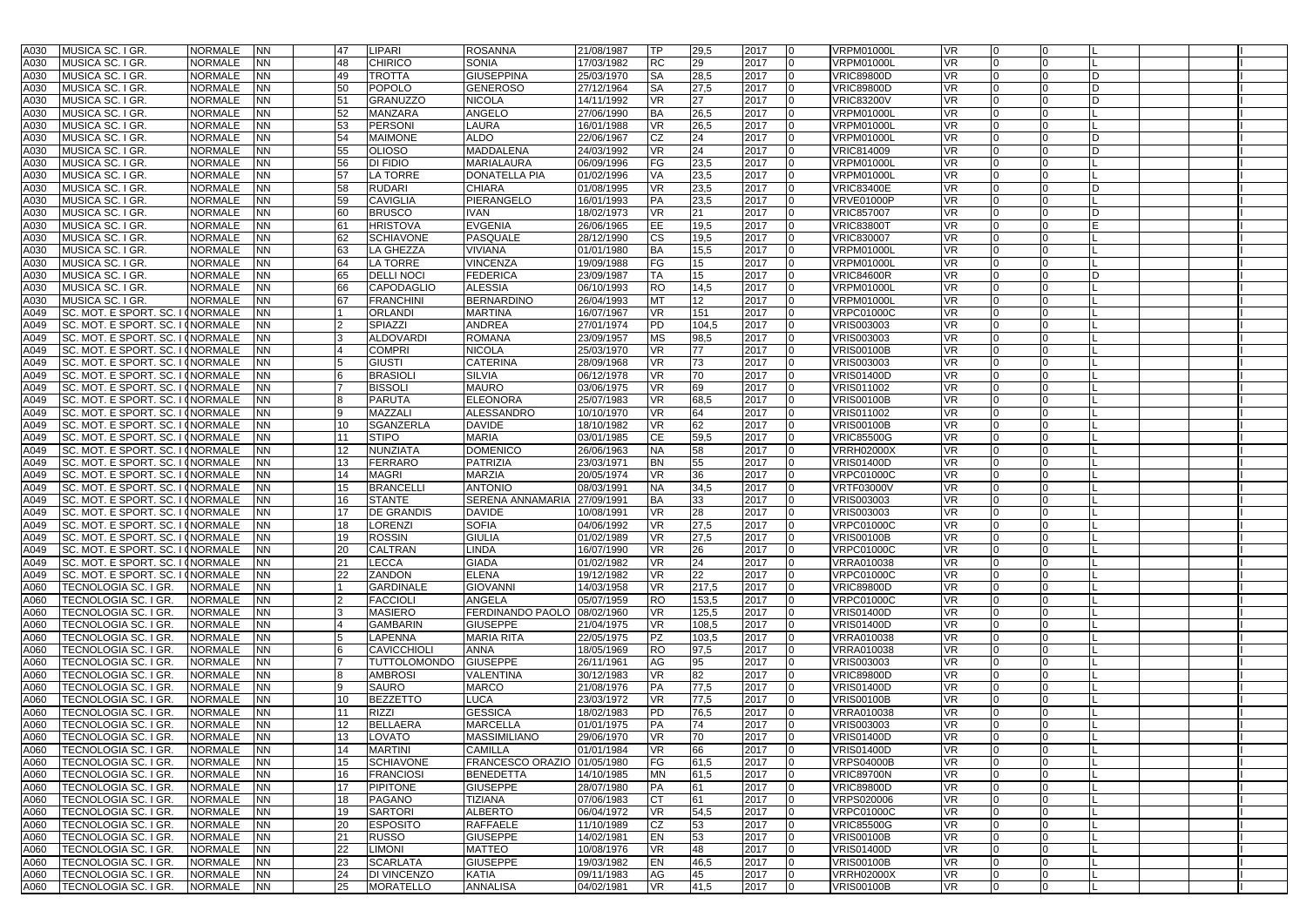| A060             | TECNOLOGIA SC. I GR.                      | <b>NORMALE</b> | <b>NN</b> |                |    | <b>PODDI</b>      | VALENTINA                     | 20/11/1978 | IVI        | 40    | 2017 |                 | <b>VRIS01400D</b> | <b>VR</b> |   |                |  |  |
|------------------|-------------------------------------------|----------------|-----------|----------------|----|-------------------|-------------------------------|------------|------------|-------|------|-----------------|-------------------|-----------|---|----------------|--|--|
|                  |                                           |                |           |                | 26 |                   |                               |            |            |       |      |                 |                   |           |   |                |  |  |
| A060             | TECNOLOGIA SC. I GR.                      | <b>NORMALE</b> | <b>NN</b> |                | 27 | <b>TEDESCO</b>    | <b>GIACOMO</b>                | 29/11/1988 | <b>VR</b>  | 40    | 2017 |                 | VRIS003003        | VR.       |   |                |  |  |
| A060             | TECNOLOGIA SC. I GR.                      | <b>NORMALE</b> | <b>NN</b> |                | 28 | <b>SANGIORGI</b>  | <b>FLAVIA</b>                 | 16/04/1985 | <b>RA</b>  | 39,5  | 2017 | $\Omega$        | <b>VRIS01400D</b> | <b>VR</b> |   |                |  |  |
| A060             |                                           | <b>NORMALE</b> | <b>NN</b> |                | 29 | <b>DAL BOSCO</b>  | MARTINA                       | 25/07/1981 | <b>VR</b>  | 38    |      | $\Omega$        | <b>VRIS01400D</b> | VR        |   |                |  |  |
|                  | TECNOLOGIA SC. I GR                       |                |           |                |    |                   |                               |            |            |       | 2017 |                 |                   |           |   |                |  |  |
| A060             | TECNOLOGIA SC. I GR.                      | <b>NORMALE</b> | <b>NN</b> |                | 30 | SOSO              | <b>ELENA</b>                  | 08/06/1987 | <b>VR</b>  | 37,5  | 2017 | $\Omega$        | VRIS003003        | VR        |   |                |  |  |
| A060             | TECNOLOGIA SC. I GR                       | <b>NORMALE</b> | <b>NN</b> |                | 31 | <b>FEMMINO</b>    | <b>DORIANA</b>                | 19/01/1989 | <b>ME</b>  | 37,5  | 2017 | $\Omega$        | <b>VRPS04000B</b> | VR        |   |                |  |  |
| A060             | TECNOLOGIA SC. I GR                       | <b>NORMALE</b> | <b>NN</b> |                | 32 | CIARDULLO         | <b>MAURIZIO</b>               | 04/09/1967 | <b>CS</b>  | 36,5  | 2017 | $\Omega$        | <b>VRIS01200T</b> | VR        |   |                |  |  |
|                  |                                           |                |           |                |    |                   |                               |            |            |       |      |                 |                   |           |   |                |  |  |
| A060             | TECNOLOGIA SC. I GR.                      | <b>NORMALE</b> | <b>NN</b> |                | 33 | <b>GAROZZO</b>    | <b>ALESSIA</b>                | 15/07/1980 | IСТ        | 36,5  | 2017 | O               | <b>VRSL01000C</b> | VR        |   |                |  |  |
| A060             | TECNOLOGIA SC. I GR                       | <b>NORMALE</b> | <b>NN</b> |                | 34 | <b>SACCO</b>      | <b>SALVATORE</b>              | 18/03/1975 | TP         | 35    | 2017 |                 | <b>VRTL01000T</b> | VR        |   |                |  |  |
| A060             | TECNOLOGIA SC. I GR                       | <b>NORMALE</b> | <b>NN</b> |                | 35 | <b>MICHELAZZI</b> | MARCO                         | 29/07/1985 | <b>VR</b>  | 34,5  | 2017 | $\Omega$        | <b>VRIS01400D</b> | VR        |   |                |  |  |
|                  |                                           |                |           |                |    |                   |                               |            |            |       |      |                 |                   |           |   |                |  |  |
| A060             | TECNOLOGIA SC. I GR.                      | <b>NORMALE</b> | <b>NN</b> |                | 36 | <b>GALOPPO</b>    | MARY                          | 23/02/1992 | <b>NA</b>  | 34    | 2017 | O               | VRIS003003        | VR        |   |                |  |  |
| A060             | TECNOLOGIA SC. I GR                       | <b>NORMALE</b> | <b>NN</b> |                | 37 | <b>BATTAGLIA</b>  | ARIANNA                       | 27/02/1988 | <b>VR</b>  | 33,5  | 2017 |                 | <b>VRIS00100B</b> | <b>VR</b> |   |                |  |  |
| A060             | TECNOLOGIA SC. I GR                       | <b>NORMALE</b> | <b>NN</b> |                | 38 | <b>BERARDO</b>    | <b>ALBERTO</b>                | 15/11/1987 | <b>VR</b>  | 33,5  | 2017 | 0               | <b>VRRA010038</b> | VR        |   |                |  |  |
|                  |                                           |                |           |                |    |                   |                               |            |            |       |      |                 |                   |           |   |                |  |  |
| A060             | TECNOLOGIA SC. I GR                       | <b>NORMALE</b> | <b>NN</b> |                | 39 | <b>VITIELLO</b>   | <b>FELICIA</b>                | 13/02/1981 | <b>NA</b>  | 33    | 2017 | O               | <b>VRPC01000C</b> | VR        |   |                |  |  |
| A060             | TECNOLOGIA SC. I GR.                      | <b>NORMALE</b> | <b>NN</b> |                | 40 | <b>VIGHINI</b>    | <b>SIMONETTA</b>              | 25/01/1961 | <b>VR</b>  | 33    | 2017 | $\Omega$        | <b>VRIC873005</b> | VR        |   |                |  |  |
| A060             | TECNOLOGIA SC. I GR                       | <b>NORMALE</b> | <b>NN</b> |                | 41 | SPINELLI          | <b>GIULIA</b>                 | 25/02/1990 | <b>VR</b>  | 33    | 2017 | $\Omega$        | <b>VRIC86200P</b> | <b>VR</b> |   |                |  |  |
|                  |                                           |                |           |                | 42 | <b>SALVATO</b>    | <b>FRANCESCO</b>              |            |            |       |      | 0               |                   |           |   |                |  |  |
| A060             | TECNOLOGIA SC. I GR                       | <b>NORMALE</b> | <b>NN</b> |                |    |                   |                               | 24/05/1973 | PA         | 30,5  | 2017 |                 | <b>VRIC89800D</b> | VR        |   |                |  |  |
| A060             | TECNOLOGIA SC. I GR                       | <b>NORMALE</b> | <b>NN</b> |                | 43 | <b>MOLINARO</b>   | <b>FABIO</b>                  | 28/02/1984 | CS         | 29,5  | 2017 |                 | <b>VRIS01400D</b> | VR.       |   |                |  |  |
| A060             | TECNOLOGIA SC. I GR                       | <b>NORMALE</b> | <b>NN</b> |                | 44 | <b>SPEDO</b>      | <b>STEFANIA</b>               | 10/10/1980 | <b>VR</b>  | 29    | 2017 | $\Omega$        | <b>VRIS01400D</b> | VR        |   |                |  |  |
| A060             |                                           | <b>NORMALE</b> | <b>NN</b> |                | 45 |                   | <b>IRENE</b>                  | 27/11/1991 | <b>VR</b>  | 29    | 2017 |                 | <b>VRIS01400D</b> | VR        |   |                |  |  |
|                  | TECNOLOGIA SC. I GR                       |                |           |                |    | <b>MENEGHELLI</b> |                               |            |            |       |      |                 |                   |           |   |                |  |  |
| A060             | TECNOLOGIA SC. I GR                       | <b>NORMALE</b> | <b>NN</b> |                | 46 | <b>SERGI</b>      | MARIA GRAZIA                  | 12/04/1989 | <b>RC</b>  | 29    | 2017 |                 | <b>VRPC01000C</b> | VR        |   |                |  |  |
| A060             | TECNOLOGIA SC. I GR.                      | <b>NORMALE</b> | <b>NN</b> |                | 47 | <b>MONTAGNANI</b> | ANDREA                        | 11/05/1985 | <b>VR</b>  | 29    | 2017 | 0               | <b>VRIS01400D</b> | VR        |   |                |  |  |
| A060             | TECNOLOGIA SC. I GR                       | <b>NORMALE</b> | <b>NN</b> |                | 48 | LUPI              | <b>CHIARA</b>                 | 08/10/1984 | <b>VR</b>  | 29    | 2017 | $\Omega$        | <b>VRIS00100B</b> | VR        |   |                |  |  |
|                  |                                           |                |           |                |    |                   |                               |            |            |       |      |                 |                   |           |   |                |  |  |
| A060             | TECNOLOGIA SC. I GR                       | <b>NORMALE</b> | <b>NN</b> |                | 49 | DI PILLO          | CARLO                         | 01/09/1975 | <b>VR</b>  | 29    | 2017 | $\Omega$        | <b>VRIC843009</b> | VR.       |   |                |  |  |
| A060             | TECNOLOGIA SC. I GR                       | <b>NORMALE</b> | <b>NN</b> |                | 50 | <b>DE SISTO</b>   | ORNELLA                       | 24/09/1967 | <b>BN</b>  | 29    | 2017 | $\Omega$        | <b>VRIC83500A</b> | <b>VR</b> |   |                |  |  |
| A060             | TECNOLOGIA SC. I GR                       | <b>NORMALE</b> | <b>NN</b> |                | 51 | <b>STIGLIANI</b>  | ANNA MARIA DOMENI002/02/1965  |            | MI         | 28,5  | 2017 | $\Omega$        | <b>VRTL01000T</b> | VR        |   |                |  |  |
|                  |                                           |                |           |                |    |                   |                               |            |            |       |      |                 |                   |           |   |                |  |  |
| A060             | TECNOLOGIA SC. I GR                       | <b>NORMALE</b> | <b>NN</b> |                | 52 | <b>SEBBEN</b>     | SARA                          | 22/05/1973 | <b>VB</b>  | 28    | 2017 | $\Omega$        | <b>VRPC01000C</b> | VR        |   |                |  |  |
| A060             | TECNOLOGIA SC. I GR                       | <b>NORMALE</b> | <b>NN</b> |                | 53 | <b>MORTELLARO</b> | <b>IGNAZIO</b>                | 08/04/1982 | AG         | 27    | 2017 | $\Omega$        | <b>VRIS01200T</b> | <b>VR</b> |   |                |  |  |
| A060             | TECNOLOGIA SC. I GR                       | <b>NORMALE</b> | <b>NN</b> |                | 54 | <b>ROSSIGNOLI</b> | <b>ELISA</b>                  | 15/03/1973 | <b>VR</b>  | 27    | 2017 | $\Omega$        | <b>VRIS00100B</b> | VR.       |   |                |  |  |
|                  |                                           |                |           |                |    |                   |                               |            |            |       |      |                 |                   |           |   |                |  |  |
| A060             | TECNOLOGIA SC. I GR                       | <b>NORMALE</b> | <b>NN</b> |                | 55 | <b>GIULIARI</b>   | <b>MARTA</b>                  | 28/02/1984 | <b>VR</b>  | 26,5  | 2017 |                 | <b>VRIS00400V</b> | VR        |   |                |  |  |
| A060             | TECNOLOGIA SC. I GR                       | <b>NORMALE</b> | <b>NN</b> |                | 56 | <b>MINOZZI</b>    | MASSIMO                       | 02/07/1978 | <b>VR</b>  | 26    | 2017 |                 | <b>VRIS01400D</b> | VR        |   |                |  |  |
| A060             | TECNOLOGIA SC. I GR                       | <b>NORMALE</b> | <b>NN</b> |                | 57 | <b>LIPOMANI</b>   | <b>ELENA</b>                  | 01/01/1975 | <b>VR</b>  | 25,5  | 2017 | 0               | <b>VRPC01000C</b> | VR        |   |                |  |  |
|                  |                                           |                |           |                |    |                   |                               |            |            |       |      |                 |                   |           |   |                |  |  |
| A060             | TECNOLOGIA SC. I GR.                      | <b>NORMALE</b> | <b>NN</b> |                | 58 | <b>BONOMI</b>     | ELENA                         | 10/01/1987 | <b>VR</b>  | 25,5  | 2017 | O               | <b>VRIC86100V</b> | VR        |   |                |  |  |
| A060             | TECNOLOGIA SC. I GR                       | <b>NORMALE</b> | <b>NN</b> |                | 59 | <b>FRACCARO</b>   | <b>SILVIA</b>                 | 20/01/1988 | <b>VR</b>  | 25,5  | 2017 | $\Omega$        | <b>VRIS01400D</b> | <b>VR</b> |   |                |  |  |
| A060             | TECNOLOGIA SC. I GR                       | <b>NORMALE</b> | <b>NN</b> |                | 60 | <b>ESPOSITO</b>   | FERDINANDO                    | 18/10/1977 | CZ         | 25,5  | 2017 | 0               | VRIS009002        | VR        |   |                |  |  |
|                  |                                           |                |           |                |    |                   |                               |            |            |       |      |                 |                   |           |   |                |  |  |
| A060             | TECNOLOGIA SC. I GR                       | <b>NORMALE</b> | <b>NN</b> |                | 61 | <b>CURCIO</b>     | <b>ANTONIO</b>                | 22/04/1972 | <b>CZ</b>  | 25,5  | 2017 | $\Omega$        | <b>VRRH02000X</b> | VR        |   |                |  |  |
| A060             | TECNOLOGIA SC. I GR.                      | <b>NORMALE</b> | <b>NN</b> |                | 62 | MANZALINI         | <b>MASSIMO</b>                | 01/08/1978 | <b>RO</b>  | 25    | 2017 | 0               | <b>VRIS00400V</b> | <b>VR</b> |   |                |  |  |
| A060             | TECNOLOGIA SC. I GR                       | <b>NORMALE</b> | <b>NN</b> |                | 63 | <b>RODIGHIERO</b> | <b>ILARIA</b>                 | 01/03/1983 | <b>PD</b>  | 25    | 2017 | 0               | <b>VRIS01400D</b> | <b>VR</b> |   |                |  |  |
|                  |                                           |                |           |                |    |                   |                               |            |            |       |      |                 |                   |           |   |                |  |  |
| A060             | TECNOLOGIA SC. I GR                       | <b>NORMALE</b> | <b>NN</b> |                | 64 | <b>STAROPOLI</b>  | ANNA MARIA                    | 02/01/1981 | <b>VV</b>  | 25    | 2017 | 0               | <b>VRIS00700A</b> | VR        |   |                |  |  |
| A060             | TECNOLOGIA SC. I GR                       | <b>NORMALE</b> | <b>NN</b> |                | 65 | <b>MARON</b>      | LAURA                         | 16/06/1978 | <b>VR</b>  | 24,5  | 2017 | $\Omega$        | <b>VRIS01400D</b> | VR.       |   |                |  |  |
| A060             | TECNOLOGIA SC. I GR.                      | <b>NORMALE</b> | <b>NN</b> |                | 66 | <b>AMBROSI</b>    | WALTER                        | 10/11/1971 | <b>VR</b>  | 24    | 2017 | $\Omega$        | <b>VRIS00100B</b> | VR        |   |                |  |  |
|                  |                                           |                |           |                |    |                   | FEDERICA ANNA MARI 15/05/1987 |            |            |       |      |                 |                   |           |   |                |  |  |
| A060             | TECNOLOGIA SC. I GR                       | <b>NORMALE</b> | <b>NN</b> |                | 67 | <b>GEREMIA</b>    |                               |            | CL         | 24    | 2017 |                 | <b>VRIC89800D</b> | VR        |   |                |  |  |
| A060             | TECNOLOGIA SC. I GR                       | <b>NORMALE</b> | <b>NN</b> |                | 68 | <b>MARCONCINI</b> | <b>MIRCO FILIPPO</b>          | 22/02/1987 | <b>VR</b>  | 24    | 2017 |                 | <b>VRTL01000T</b> | <b>VR</b> |   |                |  |  |
| A060             | TECNOLOGIA SC. I GR.                      | <b>NORMALE</b> | <b>NN</b> |                | 69 | <b>TRAMARIN</b>   | ELENA                         | 20/12/1978 | <b>VR</b>  | 24    | 2017 | 0               | <b>VRPC01000C</b> | VR        |   |                |  |  |
| A060             | TECNOLOGIA SC. I GR                       | <b>NORMALE</b> | <b>NN</b> |                | 70 | <b>PAVAN</b>      | LAURA                         | 22/12/1978 | <b>RO</b>  | 23    | 2017 | 0               | VRIS003003        | VR        |   |                |  |  |
|                  |                                           |                |           |                |    |                   |                               |            |            |       |      |                 |                   |           |   |                |  |  |
| A060             | TECNOLOGIA SC. I GR                       | <b>NORMALE</b> | <b>NN</b> |                | 71 | <b>SIGNORETTO</b> | <b>MARCO</b>                  | 04/06/1974 | <b>VR</b>  | 22,5  | 2017 |                 | <b>VRIS00100B</b> | <b>VR</b> |   |                |  |  |
| A060             | TECNOLOGIA SC. I GR.                      | <b>NORMALE</b> | <b>NN</b> |                | 72 | CARNOVALE         | <b>MARIALUISA</b>             | 21/05/1984 | <b>VV</b>  | 22    | 2017 | $\Omega$        | <b>VRPS06000L</b> | <b>VR</b> |   |                |  |  |
| A060             | TECNOLOGIA SC. I GR                       | <b>NORMALE</b> | <b>NN</b> |                | 73 | <b>GRASSO</b>     | <b>GIULIANO</b>               | 03/08/1991 | <b>TP</b>  | 21    | 2017 | $\Omega$        | <b>VRRH02000X</b> | VR        |   |                |  |  |
|                  |                                           |                |           |                |    |                   |                               |            |            |       |      |                 |                   |           |   |                |  |  |
| A060             | TECNOLOGIA SC. I GR                       | <b>NORMALE</b> | <b>NN</b> |                | 74 | TAFURO            | PAOLA                         | 03/02/1970 | <b>AV</b>  | 20    | 2017 | $\Omega$        | <b>VRPC01000C</b> | VR        |   |                |  |  |
| A060             | TECNOLOGIA SC. I GR                       | <b>NORMALE</b> | <b>NN</b> |                | 75 | <b>SOLA</b>       | ALESSANDRO                    | 02/07/1982 | <b>IPD</b> | 17    | 2017 | $\Omega$        | <b>VRIS01400D</b> | VR        |   |                |  |  |
| AA25             | LINGUA STRANIERA (FRAINORMALE             |                | <b>NN</b> |                |    | <b>MARINI</b>     | SILVIA                        | 01/07/1970 | <b>VR</b>  | 148   | 2017 | 0               | <b>VRPC01000C</b> | <b>VR</b> |   |                |  |  |
|                  |                                           |                | <b>NN</b> |                |    |                   |                               | 25/07/1981 |            |       |      | O               |                   |           |   |                |  |  |
| AA25             | LINGUA STRANIERA (FRAINORMALE             |                |           |                |    | <b>ESPOSITO</b>   | IMMACOLATA                    |            | <b>NA</b>  | 117   | 2017 |                 | VRIS003003        | VR        |   |                |  |  |
| AA25             | LINGUA STRANIERA (FRAINORMALE             |                | <b>NN</b> |                |    | <b>GOZZOLINO</b>  | CARMELINDA                    | 06/09/1980 | <b>NA</b>  | 59,5  | 2017 |                 | VRIS003003        | <b>VR</b> |   |                |  |  |
| AB25             | LINGUA STRANIERA (INGLNORMALE             |                | <b>NN</b> |                |    | <b>BICEGO</b>     | LORENZA                       | 05/12/1978 | <b>VR</b>  | 120,5 | 2017 | $\Omega$        | <b>VRPC01000C</b> | VR        |   |                |  |  |
| AB25             | LINGUA STRANIERA (INGLNORMALE             |                | <b>NN</b> |                |    | <b>BOTTINO</b>    | AMELIA                        | 03/06/1973 |            | 113,5 | 2017 | 0               | <b>VRPC01000C</b> | VR        |   |                |  |  |
|                  |                                           |                |           |                |    |                   |                               |            | сs         |       |      |                 |                   |           |   |                |  |  |
|                  | AB25   LINGUA STRANIERA (INGL NORMALE     |                | <b>NN</b> | $\overline{2}$ |    | MADEO             | <b>MILENA</b>                 | 16/03/1980 | EE         | 111,5 | 2017 |                 | <b>VRPC01000C</b> | VR        |   |                |  |  |
|                  | AB25 LINGUA STRANIERA (INGLNORMALE NN     |                |           |                | 4  | <b>ROTOLO</b>     | EMANUELA                      | 17/02/1971 | <b>VR</b>  | 106,5 | 2017 | $\overline{0}$  | <b>VRIC857007</b> | VR        | 0 | 0              |  |  |
|                  | AB25 LINGUA STRANIERA (INGLNORMALE        |                | <b>NN</b> |                |    | <b>ESPOSITO</b>   | <b>IMMACOLATA</b>             | 25/07/1981 | <b>NA</b>  | 105   | 2017 | 0               | VRIS003003        | VR        |   |                |  |  |
|                  |                                           |                |           |                |    |                   |                               |            |            |       |      |                 |                   |           |   |                |  |  |
|                  | AB25 LINGUA STRANIERA (INGLNORMALE        |                | <b>NN</b> |                |    | <b>FONSATI</b>    | ANNA                          | 04/07/1980 | <b>VR</b>  | 89    | 2017 | 0               | <b>VRIS00100B</b> | VR        |   |                |  |  |
|                  | AB25 LINGUA STRANIERA (INGLNORMALE        |                | <b>NN</b> |                |    | <b>PASSARINI</b>  | LUISA                         | 09/08/1973 | <b>VR</b>  | 85,5  | 2017 | $\mathbf{0}$    | <b>VRIS00100B</b> | <b>VR</b> |   |                |  |  |
| AB <sub>25</sub> | LINGUA STRANIERA (INGLNORMALE             |                | <b>NN</b> |                |    | <b>LEARDINI</b>   | LISA MARIA                    | 02/02/1977 | <b>VR</b>  | 78,5  | 2017 | 0               | <b>VRIS00100B</b> | VR        |   |                |  |  |
|                  |                                           |                |           |                |    |                   |                               |            |            |       |      |                 |                   |           |   |                |  |  |
|                  | AB25 LINGUA STRANIERA (INGLNORMALE        |                | <b>NN</b> |                |    | <b>CHIEPPE</b>    | <b>SIMONE</b>                 | 24/03/1975 | <b>VR</b>  | 73,5  | 2017 | 0               | <b>VRIC89800D</b> | VR        |   |                |  |  |
| AB <sub>25</sub> | LINGUA STRANIERA (INGLNORMALE             |                | <b>NN</b> |                | 10 | <b>BIANCHINI</b>  | <b>BEATRICE</b>               | 07/09/1970 | <b>VR</b>  | 73    | 2017 | $\mathbf 0$     | VRRA010038        | VR        |   |                |  |  |
|                  | AB25 LINGUA STRANIERA (INGLNORMALE        |                | <b>NN</b> |                | 11 | <b>MARCHESINI</b> | GAIA                          | 15/06/1977 | <b>VR</b>  | 53    | 2017 | 0               | <b>VRIS00100B</b> | VR        |   |                |  |  |
|                  |                                           |                |           |                |    |                   |                               |            |            |       |      |                 |                   |           |   |                |  |  |
|                  | AB25 LINGUA STRANIERA (INGLNORMALE        |                | <b>NN</b> |                | 12 | <b>SICCHIERO</b>  | SARA                          | 04/01/1981 | IVI        | 52,5  | 2017 | 0               | <b>VRPC01000C</b> | VR        |   |                |  |  |
|                  | AB25 LINGUA STRANIERA (INGLNORMALE        |                | <b>NN</b> |                | 13 | LORENZETTO        | <b>ELENA</b>                  | 23/01/1988 | PD         | 52    | 2017 | 0               | <b>VRIC89800D</b> | VR        |   | 10             |  |  |
|                  | AB25   LINGUA STRANIERA (INGLNORMALE   NN |                |           |                | 14 | <b>MERLI</b>      | AGNESE                        | 03/01/1989 | <b>VR</b>  | 51    | 2017 | $\mathbf 0$     | <b>VRPC01000C</b> | VR        |   |                |  |  |
|                  | AB25 LINGUA STRANIERA (INGLNORMALE NN     |                |           |                |    |                   |                               |            |            |       |      |                 |                   |           |   |                |  |  |
|                  |                                           |                |           |                | 15 | GOZZOLINO         | CARMELINDA                    | 06/09/1980 | <b>NA</b>  | 50,5  | 2017 | $\vert 0 \vert$ | VRIS003003        | VR        |   | $\overline{0}$ |  |  |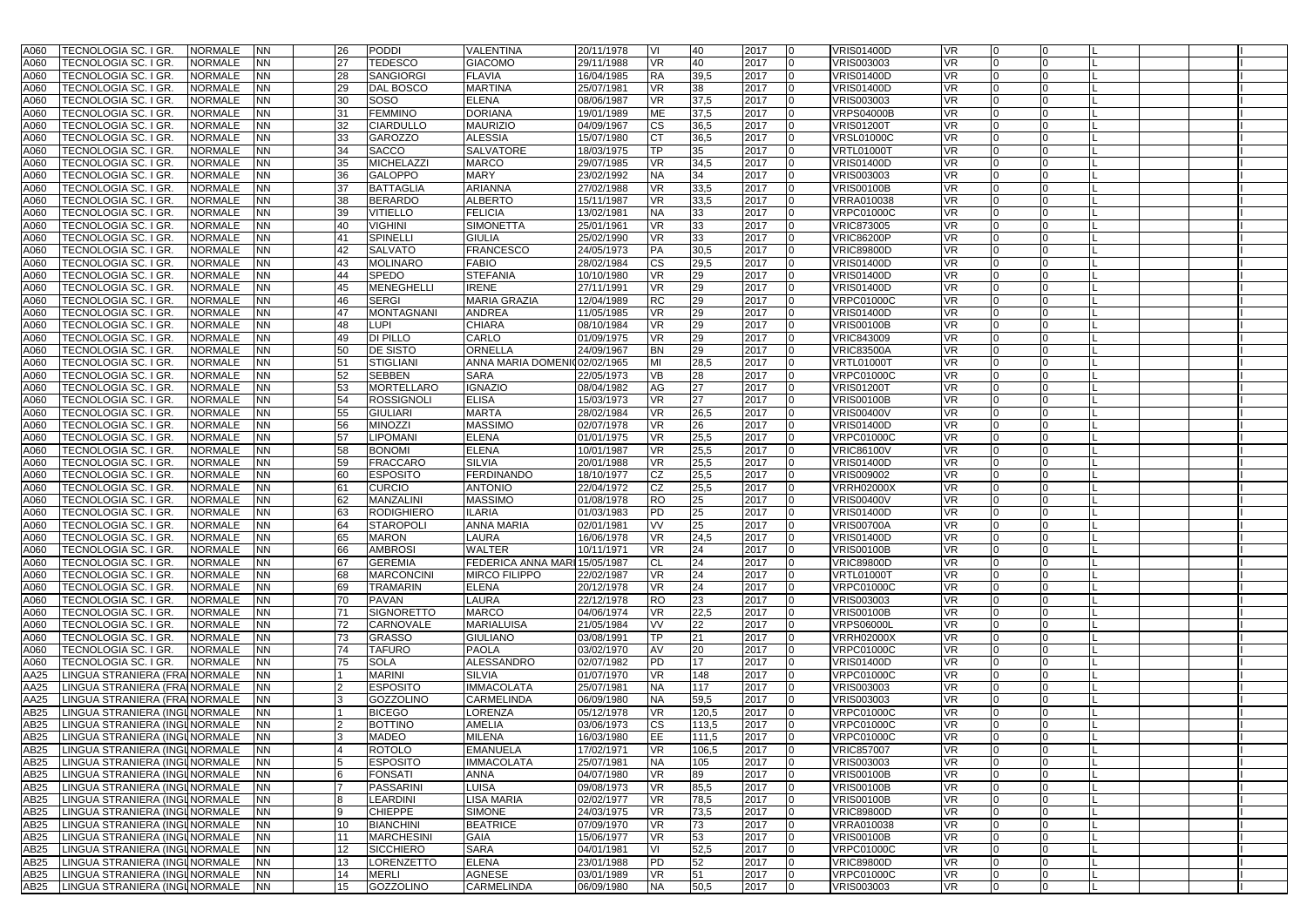| AB25             | LINGUA STRANIERA (INGLNORMALE        | <b>NN</b> |              | 16              | <b>ARGENTIERI</b>   | <b>ROSA</b>                   | 02/11/1983 | <b>FG</b> | 47,5  | 2017                   | VRIS003003        | <b>VR</b> |          |    |  |
|------------------|--------------------------------------|-----------|--------------|-----------------|---------------------|-------------------------------|------------|-----------|-------|------------------------|-------------------|-----------|----------|----|--|
|                  |                                      |           |              |                 |                     |                               |            |           |       |                        |                   |           |          |    |  |
| AB <sub>25</sub> | LINGUA STRANIERA (INGLNORMALE        | NN        |              | 17              | <b>AFRICANO</b>     | <b>VALERIA MARIA</b>          | 08/02/1981 | <b>CT</b> | 40    | 2017<br>l <sub>0</sub> | <b>VRPS020006</b> | <b>VR</b> |          |    |  |
| AB25             | LINGUA STRANIERA (INGLNORMALE        | NN        |              | 18              | <b>CHINAGLIA</b>    | <b>ERIKA</b>                  | 24/12/1980 | PD        | 38    | 2017<br>$\Omega$       | <b>VRIS003003</b> | VR.       | $\Omega$ |    |  |
| AB25             | LINGUA STRANIERA (INGLNORMALE        | ΝN        |              | 19              | CERAVOLO            | <b>MANUELA</b>                | 13/06/1977 | MI        | 37,5  | 2017                   | <b>VRPC01000C</b> | VR        |          |    |  |
|                  |                                      |           |              |                 |                     |                               |            |           |       |                        |                   |           |          |    |  |
| AB25             | LINGUA STRANIERA (INGLNORMALE        | NN        |              | 20              | <b>GUARISE</b>      | LAURETTA                      | 13/07/1963 | <b>VR</b> | 33    | 2017                   | <b>VRIS00100B</b> | <b>VR</b> |          |    |  |
| AB25             | LINGUA STRANIERA (INGLNORMALE        | ΝN        |              | 21              | <b>TAGETTI</b>      | ANNALISA                      | 30/07/1989 | <b>VR</b> | 32    | 2017<br>$\overline{0}$ | <b>VRIS01400D</b> | <b>VR</b> | $\Omega$ |    |  |
| AB25             | LINGUA STRANIERA (INGLNORMALE        | NΝ        |              | 22              | <b>AMBROSO</b>      | <b>MARTA MARIA</b>            | 23/04/1976 | <b>VR</b> | 30,5  | 2017<br>$\Omega$       | <b>VRIS003003</b> | VR        |          |    |  |
|                  |                                      |           |              |                 |                     |                               |            |           |       | $\Omega$               |                   |           |          |    |  |
| AB25             | LINGUA STRANIERA (INGL NORMALE       | NN        |              | 23              | <b>BISCUOLA</b>     | <b>CELESTE</b>                | 21/07/1989 | <b>RO</b> | 29,5  | 2017                   | <b>VRIS003003</b> | <b>VR</b> |          |    |  |
| AB25             | LINGUA STRANIERA (INGLNORMALE        | ΝN        |              | 24              | <b>STRUFFI</b>      | <b>BIANCALAURA</b>            | 14/07/1972 | <b>FR</b> | 27    | 2017<br>$\overline{0}$ | <b>VRIS00700A</b> | VR        | n        |    |  |
| AB25             | LINGUA STRANIERA (INGLNORMALE        | NN        |              | 25              | <b>BELLUZZO</b>     | <b>DONATELLA</b>              | 08/05/1960 | <b>VR</b> | 24,5  | 2017<br>$\Omega$       | <b>VRPC01000C</b> | VR        |          |    |  |
| AB25             | LINGUA STRANIERA (INGLNORMALE        | NN        |              | 26              | <b>PIMENOFF</b>     | <b>ELENA</b>                  | 02/12/1967 | <b>TV</b> | 24    | 2017<br>$\Omega$       | <b>VRIS01400D</b> | <b>VR</b> |          |    |  |
|                  |                                      |           |              |                 |                     |                               |            |           |       |                        |                   |           |          |    |  |
| AB25             | LINGUA STRANIERA (INGLNORMALE        | ΝN        |              | 27              | <b>COELATI RAMA</b> | <b>ANGELA CAMILLA</b>         | 13/10/1989 | <b>MN</b> | 22,5  | 2017<br>$\Omega$       | <b>VRIC857007</b> | <b>VR</b> | $\Omega$ |    |  |
| AB56             | <b>CHITARRA</b><br><b>NORMALE</b>    | ΝN        |              |                 | <b>PALOMBA</b>      | PASQUALE                      | 21/08/1982 | <b>NA</b> | 136,5 | 2017<br>$\Omega$       | <b>VRPM01000L</b> | VR        |          | D  |  |
| AB56             | <b>CHITARRA</b><br><b>NORMALE</b>    | NN        |              |                 | <b>DE LUIGI</b>     | <b>ANTONIO</b>                | 09/02/1988 | <b>MS</b> | 83,9  | 2017<br>$\Omega$       | <b>VRPM01000L</b> | <b>VR</b> |          |    |  |
|                  |                                      |           |              |                 |                     |                               |            |           |       |                        |                   |           |          |    |  |
| AB56             | <b>CHITARRA</b><br><b>NORMALE</b>    | ΝN        |              |                 | <b>POLO</b>         | <b>MATTEO</b>                 | 09/06/1977 | <b>VR</b> | 75,2  | 2017<br><b>0</b>       | <b>VRIC89800D</b> | <b>VR</b> | $\Omega$ | ID |  |
| AB56             | <b>CHITARRA</b><br>NORMALE           | NN        |              |                 | <b>MANCUSO</b>      | <b>STEFANO</b>                | 28/05/1988 | <b>SA</b> | 70,5  | 2017                   | <b>VRPM01000I</b> | VR.       |          | D  |  |
| AB56             | NORMALE<br><b>CHITARRA</b>           | NN        |              |                 | <b>PESIC</b>        | <b>MILAN</b>                  | 30/12/1986 | EE        | 65    | 2017<br>$\Omega$       | VRIC8AB00N        | <b>VR</b> |          |    |  |
|                  |                                      |           |              |                 |                     |                               |            |           |       |                        |                   |           |          |    |  |
| AB56             | <b>CHITARRA</b><br><b>NORMALE</b>    | NN        |              |                 | <b>RIVA</b>         | <b>VERONICA</b>               | 09/12/1994 | <b>PV</b> | 31,4  | 2017<br>$\Omega$       | <b>VRPM01000L</b> | <b>VR</b> |          |    |  |
| AC25             | LINGUA STRANIERA (SPAINORMALE        | NN        |              |                 | <b>VACCARI</b>      | <b>DANIELA</b>                | 08/01/1965 | <b>RO</b> | 107   | 2017<br>$\Omega$       | <b>VRPC01000C</b> | <b>VR</b> |          |    |  |
| AC25             | LINGUA STRANIERA (SPAINORMALE        | NN        |              |                 | FONSATI             | ANNA                          | 04/07/1980 | <b>VR</b> | 62    | 2017<br>$\Omega$       | <b>VRIS00100B</b> | VR.       |          |    |  |
|                  |                                      | NN        |              |                 |                     | <b>CHIARA</b>                 |            |           |       | 2017<br>$\Omega$       |                   | <b>VR</b> |          |    |  |
| AC25             | LINGUA STRANIERA (SPAINORMALE        |           |              |                 | <b>MASCONALE</b>    |                               | 13/02/1989 | <b>VR</b> | 57    |                        | <b>VRTD10000N</b> |           |          |    |  |
| AC25             | LINGUA STRANIERA (SPAINORMALE        | ΝN        |              |                 | <b>CHIEPPE</b>      | <b>SIMONE</b>                 | 24/03/1975 | <b>VR</b> | 56    | 2017<br><b>O</b>       | <b>VRIC89800D</b> | VR        | 0        |    |  |
| AC25             | LINGUA STRANIERA (SPAINORMALE        | ΝN        |              |                 | <b>SICCHIERO</b>    | <b>SARA</b>                   | 04/01/1981 | VI        | 52,5  | 2017                   | <b>VRPC01000C</b> | <b>VR</b> |          |    |  |
| AC25             | LINGUA STRANIERA (SPA NORMALE        | ΝN        |              |                 | LORENZETTO          | <b>ELENA</b>                  | 23/01/1988 | PD        | 40    | 2017<br>$\Omega$       | <b>VRIC89800D</b> | <b>VR</b> |          |    |  |
|                  |                                      |           |              |                 |                     |                               |            |           |       |                        |                   |           |          |    |  |
| AC25             | LINGUA STRANIERA (SPAINORMALE        | NN        |              |                 | <b>AFRICANO</b>     | VALERIA MARIA                 | 08/02/1981 | <b>CT</b> | 40    | 2017<br>$\overline{0}$ | VRPS020006        | <b>VR</b> | $\Omega$ |    |  |
| AC25             | LINGUA STRANIERA (SPA NORMALE        | ΝN        |              |                 | TAGETTI             | ANNALISA                      | 30/07/1989 | <b>VR</b> | 32    | 2017                   | <b>VRIS01400D</b> | <b>VR</b> |          |    |  |
| AC25             | LINGUA STRANIERA (SPAINORMALE        | NN        |              |                 | CERAVOLO            | MANUELA                       | 13/06/1977 | MI        | 31,5  | 2017                   | <b>VRPC01000C</b> | <b>VR</b> |          |    |  |
|                  |                                      |           |              |                 |                     |                               |            |           |       |                        |                   |           |          |    |  |
| AC25             | LINGUA STRANIERA (SPAINORMALE        | ΝN        |              | 10              | <b>AMBROSO</b>      | <b>MARTA MARIA</b>            | 23/04/1976 | <b>VR</b> | 30,5  | 2017<br>$\overline{0}$ | <b>VRIS003003</b> | <b>VR</b> | <b>0</b> |    |  |
| AD00             | SECONDARIA DI PRIMO GISOST. MINOFICH |           |              |                 | <b>BICEGO</b>       | LORENZA                       | 05/12/1978 | <b>VR</b> | 120,5 | 2017<br>$\Omega$       | <b>VRPC01000C</b> | <b>VR</b> |          |    |  |
| AD00             | SECONDARIA DI PRIMO GISOST. MINOFICH |           |              |                 | <b>MADEO</b>        | <b>MILENA</b>                 | 16/03/1980 | EE        | 111,5 | 2017<br>$\Omega$       | <b>VRPC01000C</b> | <b>VR</b> |          |    |  |
|                  |                                      |           |              |                 |                     |                               |            |           |       |                        |                   |           | $\Omega$ |    |  |
| AD00             | SECONDARIA DI PRIMO G SOST. MINOFICH |           |              |                 | <b>MARINI</b>       | <b>SILVIA</b>                 | 01/07/1970 | <b>VR</b> | 148   | 2017<br>0              | <b>VRPC01000C</b> | VR        |          |    |  |
| AD00             | SECONDARIA DI PRIMO G SOST. MINOF DH |           |              |                 | <b>BICEGO</b>       | LORENZA                       | 05/12/1978 | <b>VR</b> | 120,5 | 2017<br>$\Omega$       | <b>VRPC01000C</b> | <b>VR</b> |          |    |  |
| AD00             | SECONDARIA DI PRIMO GISOST. MINOFIDH |           |              |                 | <b>MADEO</b>        | <b>MILENA</b>                 | 16/03/1980 | EE        | 111,5 | 2017<br>$\Omega$       | <b>VRPC01000C</b> | <b>VR</b> |          |    |  |
| AD00             | SECONDARIA DI PRIMO GISOST. MINOFIDH |           |              |                 | <b>MARINI</b>       | <b>SILVIA</b>                 | 01/07/1970 | <b>VR</b> | 148   | 2017<br>$\Omega$       | <b>VRPC01000C</b> | <b>VR</b> | $\Omega$ |    |  |
|                  |                                      |           |              |                 |                     |                               |            |           |       |                        |                   |           |          |    |  |
| AD00             | SECONDARIA DI PRIMO G SOST. MINOREH  |           |              |                 | <b>BICEGO</b>       | LORENZA                       | 05/12/1978 | <b>VR</b> | 120,5 | 2017<br>$\Omega$       | <b>VRPC01000C</b> | <b>VR</b> |          |    |  |
| AD00             | SECONDARIA DI PRIMO G SOST. MINOFEH  |           |              |                 | <b>MADEO</b>        | <b>MILENA</b>                 | 16/03/1980 | EE.       | 111.5 | 2017<br>$\Omega$       | <b>VRPC01000C</b> | <b>VR</b> |          |    |  |
| AD00             | SECONDARIA DI PRIMO G SOST. MINOFEH  |           |              |                 | <b>MARINI</b>       | <b>SILVIA</b>                 | 01/07/1970 | <b>VR</b> | 148   | 2017<br>0              | <b>VRPC01000C</b> | <b>VR</b> | $\Omega$ |    |  |
|                  |                                      |           |              |                 |                     |                               |            |           |       |                        |                   |           |          |    |  |
| AD25             | LINGUA STRANIERA (TEDINORMALE        | ΝN        |              |                 | <b>FERRIGATO</b>    | <b>LUISA</b>                  | 03/08/1969 | <b>VR</b> | 140   | 2017                   | <b>VRPC01000C</b> | <b>VR</b> |          |    |  |
| AD25             | LINGUA STRANIERA (TEDINORMALE        | ΝN        |              |                 | <b>BORIN</b>        | <b>ALESSANDRA</b>             | 19/07/1984 | <b>VR</b> | 118   | 2017                   | <b>VRPC01000C</b> | VR.       |          |    |  |
| AD <sub>25</sub> | LINGUA STRANIERA (TEDINORMALE        | NN        |              |                 | LEARDINI            | <b>LISA MARIA</b>             | 02/02/1977 | <b>VR</b> | 111,5 | 2017<br>$\Omega$       | <b>VRIS00100B</b> | <b>VR</b> | $\Omega$ |    |  |
|                  |                                      |           |              |                 |                     |                               |            |           |       |                        |                   |           |          |    |  |
| AD25             | LINGUA STRANIERA (TEDINORMALE        | NN        |              |                 | <b>PASSARINI</b>    | <b>LUISA</b>                  | 09/08/1973 | <b>VR</b> | 82,5  | 2017<br>$\Omega$       | <b>VRIS00100B</b> | <b>VR</b> |          |    |  |
| AD25             | LINGUA STRANIERA (TEDINORMALE        | ΝN        |              |                 | <b>MARCHESINI</b>   | GAIA                          | 15/06/1977 | VR        | 65    | 2017<br>$\Omega$       | <b>VRIS00100B</b> | VR        |          |    |  |
| AD <sub>25</sub> | LINGUA STRANIERA (TEDINORMALE        | NN        |              |                 | <b>FURLANI</b>      | <b>SONIA</b>                  | 15/01/1969 | <b>RO</b> | 51,5  | 2017<br>$\Omega$       | <b>VRPC01000C</b> | <b>VR</b> | $\Omega$ |    |  |
|                  |                                      |           |              |                 |                     | <b>AGNESE</b>                 |            | <b>VR</b> |       |                        |                   |           |          |    |  |
| AD <sub>25</sub> | LINGUA STRANIERA (TEDINORMALE        | ΝN        |              |                 | <b>MERLI</b>        |                               | 03/01/1989 |           | 51    | 2017<br>$\overline{0}$ | <b>VRPC01000C</b> | VR        | O        |    |  |
| AD25             | LINGUA STRANIERA (TEDINORMALE        | ΝN        |              |                 | <b>CHINAGLIA</b>    | <b>ERIKA</b>                  | 24/12/1980 | PD        | 44    | 2017<br>n              | <b>VRIS003003</b> | VR        |          |    |  |
| AD <sub>25</sub> | LINGUA STRANIERA (TEDINORMALE        | NN        |              |                 | VASCON              | <b>UMBERTO</b>                | 30/01/1989 | VI        | 35    | 2017<br>0              | <b>VRIS00100B</b> | <b>VR</b> | $\Omega$ |    |  |
| AD25             | LINGUA STRANIERA (TEDINORMALE        | NN        |              | 10 <sup>°</sup> | <b>GUARISE</b>      | LAURETTA                      | 13/07/1963 | <b>VR</b> | 33    | 2017<br>$\overline{0}$ | <b>VRIS00100B</b> | <b>VR</b> | $\Omega$ |    |  |
|                  |                                      |           |              |                 |                     |                               |            |           |       |                        |                   |           |          |    |  |
| AD25             | LINGUA STRANIERA (TEDINORMALE        | ΝN        |              | 11              | <b>BISCUOLA</b>     | <b>CELESTE</b>                | 21/07/1989 | <b>RO</b> | 29,5  | 2017<br>n              | <b>VRIS003003</b> | VR        |          |    |  |
| AD25             | LINGUA STRANIERA (TEDINORMALE        | NN        |              | 12 <sup>2</sup> | <b>STRUFFI</b>      | <b>BIANCALAURA</b>            | 14/07/1972 | <b>FR</b> | 27    | 2017<br>$\Omega$       | <b>VRIS00700A</b> | <b>VR</b> |          |    |  |
| AD25             | LINGUA STRANIERA (TEDINORMALE        | ΝN        |              | 13              | <b>PIMENOFF</b>     | <b>ELENA</b>                  | 02/12/1967 | <b>TV</b> | 24    | 2017<br>$\overline{0}$ | <b>VRIS01400D</b> | <b>VR</b> | $\Omega$ |    |  |
|                  | <b>FLAUTO</b>                        |           |              |                 |                     | <b>ALICE</b>                  | 30/03/1985 | <b>RM</b> | 53    | $\Omega$               | <b>VRIC837002</b> |           |          | ID |  |
| AG56             | NORMALE                              | ΝN        |              |                 | <b>SORIANI</b>      |                               |            |           |       | 2017                   |                   | VR        |          |    |  |
| AG56             | <b>FLAUTO</b><br><b>NORMALE</b>      | NN        |              |                 | <b>FRANCHINI</b>    | <b>BERNARDINO</b>             | 26/04/1993 | MT        | 24,6  | 2017<br>$\Omega$       | <b>VRPM01000L</b> | <b>VR</b> |          |    |  |
| AG56             | <b>FLAUTO</b><br><b>NORMALE</b>      | ΝN        |              |                 | LA TORRE            | <b>VINCENZA</b>               | 19/09/1988 | FG        | 15,5  | 2017<br>$\Omega$       | <b>VRPM01000L</b> | VR        |          |    |  |
| AJ56             | <b>PIANOFORTE</b><br><b>NORMALE</b>  | ΝN        |              |                 | <b>AUGELLI</b>      | <b>STEFANO</b>                | 13/12/1986 | <b>BA</b> | 142,5 | 2017<br>$\Omega$       | <b>VRPM01000L</b> | VR        |          | D  |  |
|                  |                                      |           |              |                 |                     |                               |            |           |       |                        |                   |           |          |    |  |
| AJ56             | <b>PIANOFORTE</b><br><b>NORMALE</b>  | <b>NN</b> |              | 2               | <b>VALERIO</b>      | <b>MATTEO</b>                 | 05/07/1973 | MI        | 115   | $\overline{0}$<br>2017 | <b>VRPM01000L</b> | <b>VR</b> |          |    |  |
| AJ56             | <b>PIANOFORTE</b><br><b>NORMALE</b>  | <b>NN</b> | $\mathbf{R}$ |                 | <b>BAGLIERI</b>     | <b>PAOLO</b>                  | 21/07/1984 | RG        | 104,5 | 2017<br>$\Omega$       | <b>VRIC89600T</b> | <b>VR</b> |          |    |  |
|                  | AJ56 PIANOFORTE<br>NORMALE           | <b>NN</b> |              |                 | <b>FONTANA</b>      | <b>MICHELE</b>                | 04/02/1984 | <b>VR</b> | 101,5 | 2017<br>١O             | <b>VRPM01000L</b> | VR        |          | ID |  |
|                  |                                      |           |              |                 |                     |                               |            |           |       |                        |                   |           |          |    |  |
|                  | AJ56 PIANOFORTE<br>NORMALE           | <b>NN</b> |              |                 | <b>PONTAROLLO</b>   | ALESSANDRO                    | 20/09/1982 | <b>VR</b> | 99    | 2017                   | <b>VRPS06000L</b> | <b>VR</b> |          | D  |  |
|                  | AJ56 PIANOFORTE<br>NORMALE           | <b>NN</b> |              | 6               | <b>PIGOZZI</b>      | <b>DAVIDE</b>                 | 06/07/1991 | <b>MN</b> | 88,3  | 2017<br><b>O</b>       | <b>VRPM01000L</b> | VR        | <b>O</b> |    |  |
|                  | AJ56 PIANOFORTE<br><b>NORMALE</b>    | NN        |              |                 | <b>PETROSINO</b>    | <b>RAFFAELLA</b>              | 28/03/1989 | <b>VR</b> | 87,6  | 2017                   | <b>VRVE01000P</b> | VR        |          |    |  |
|                  | <b>PIANOFORTE</b><br><b>NORMALE</b>  |           |              |                 | <b>MORELATO</b>     | ANGELO                        |            | <b>VR</b> |       | 0                      | <b>VRPM01000L</b> | <b>VR</b> |          |    |  |
| AJ56             |                                      | NN        |              |                 |                     |                               | 10/06/1990 |           | 86,1  | 2017                   |                   |           |          |    |  |
| AJ56             | <b>PIANOFORTE</b><br><b>NORMALE</b>  | <b>NN</b> | q            |                 | <b>DELLA VISTA</b>  | CECILIA VALLEVERDI 13/03/1992 |            | FG        | 81    | 2017<br>$\Omega$       | <b>VRPM01000L</b> | <b>VR</b> | $\Omega$ |    |  |
| AJ56             | <b>PIANOFORTE</b><br>NORMALE         | <b>NN</b> |              | 10              | <b>DELLI NOCI</b>   | <b>FEDERICA</b>               | 23/09/1987 | <b>TA</b> | 81    | 2017<br><b>O</b>       | <b>VRIC84600R</b> | VR        | <b>0</b> | Q  |  |
| AJ56             | <b>PIANOFORTE</b><br>NORMALE         | NN        |              | 11              | <b>LIBANO</b>       | ALEANDRO GIUSEPPE 19/08/1995  |            | <b>SA</b> | 77,4  | 2017<br>$\Omega$       | <b>VRPM01000L</b> | <b>VR</b> |          |    |  |
|                  |                                      |           |              |                 |                     |                               |            |           |       |                        |                   |           |          |    |  |
| AJ56             | <b>NORMALE</b><br><b>PIANOFORTE</b>  | <b>NN</b> |              | 12              | <b>RUDARI</b>       | <b>CHIARA</b>                 | 01/08/1995 | <b>VR</b> | 63,4  | 2017<br>0              | <b>VRIC83400E</b> | <b>VR</b> |          | ID |  |
|                  | AJ56 PIANOFORTE<br>NORMALE           | <b>NN</b> |              | 13              | <b>MASETTO</b>      | <b>ALBERTO</b>                | 08/09/1993 | VR.       | 61,5  | 2017<br>0              | <b>VRPM01000L</b> | VR        | 10       |    |  |
|                  | AJ56 PIANOFORTE<br>NORMALE           | NN        |              | 14              | <b>RAO</b>          | <b>ELISA</b>                  | 27/04/1988 | СT        | 58    | 2017<br>$\Omega$       | <b>VRIC89600T</b> | VR        | $\Omega$ | ID |  |
|                  |                                      |           |              |                 |                     |                               |            |           |       |                        |                   |           |          |    |  |
|                  | AJ56 PIANOFORTE<br>NORMALE NN        |           |              | 15              | CONTE               | <b>MARCO</b>                  | 26/11/1991 | <b>BR</b> | 55,9  | 2017<br>$\overline{0}$ | <b>VRPM01000L</b> | <b>VR</b> | 10       |    |  |